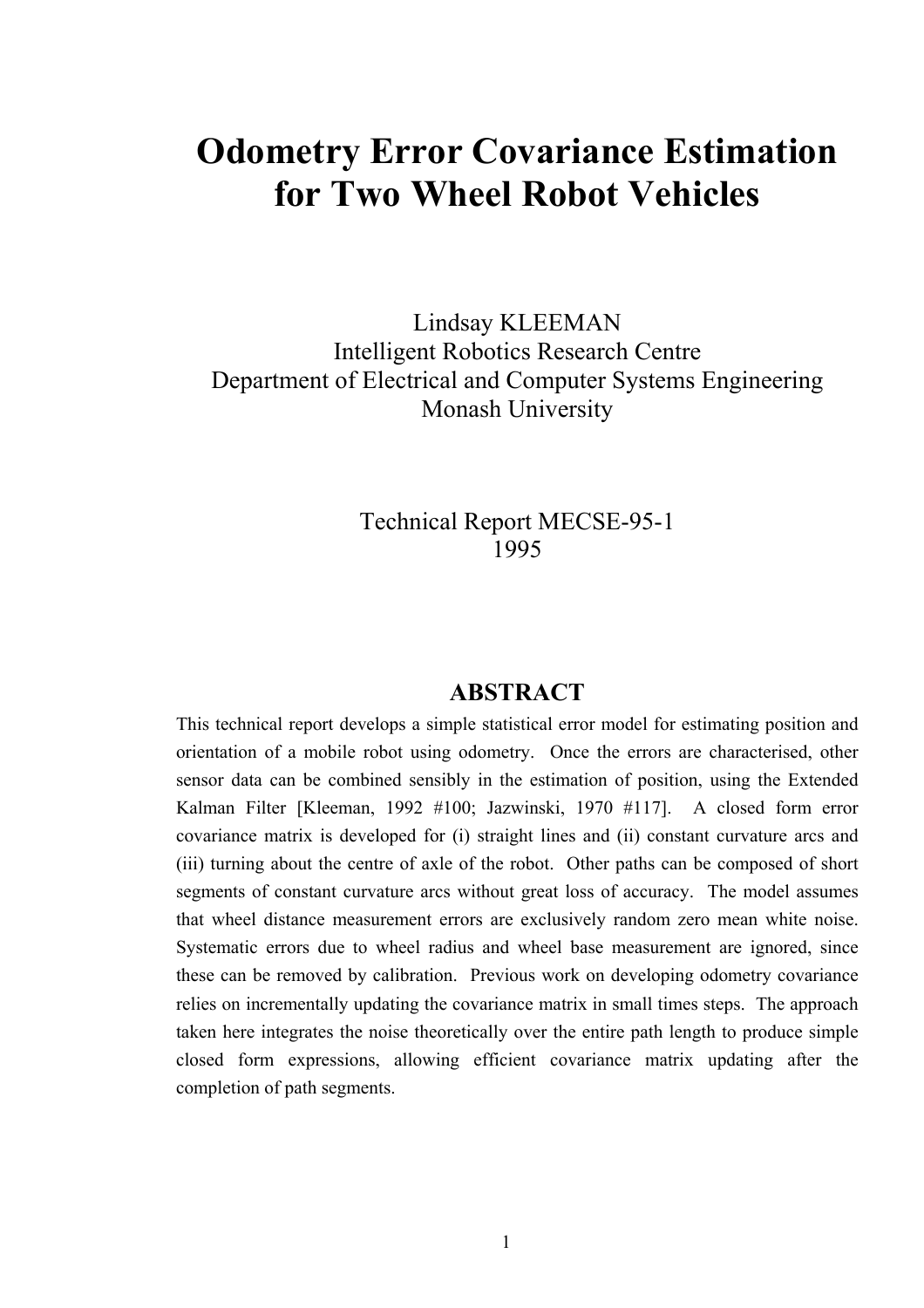#### **1. Introduction**

Odometry is the measurement of wheel rotation. When odometry measurements are known as a function of time from two wheels on a common axle, the position and orientation of the centre of the axle can be determined as a function of time. Practical implementations of this approach where both time and wheel increments are discretised are used as one estimate of a mobile robot's position and orientation [Wang, 1988 #87]. With time, however, errors accumulate in odometry localisation, due to wheel slippage and measurement error in rotation and distance between wheels, and non-continuous sampling of wheel increments. It is therefore necessary to use in addition some external referencing of position to correct for accumulating odometry errors.

This technical report develops a simple statistical model for the errors in estimation of position and orientation of a mobile robot using odometry. Once the errors are characterised, other sensor data can be combined sensibly in the estimation of position, using the Extended Kalman Filter [Kleeman, 1992 #100; Jazwinski, 1970 #117]. A closed form error covariance matrix is developed for (i) straight lines and (ii) constant curvature arcs and (iii) turning about the centre of axle of the robot. Other paths can be composed of short segments of constant curvature arcs without great loss of accuracy. The model assumes that errors are exclusively random zero mean white noise in the measurement of distance travelled by each wheel. Systematic errors due to wheel radius and wheel base measurement are ignored, since these can in theory be removed by calibration. Previous work on developing odometry covariance relies on incrementally updating the covariance matrix in small times steps. The approach taken here integrates the noise theoretically over the entire path length to produce simple closed form expressions, allowing efficient covariance matrix updating after the completion of path segments.



**Figure 1 - Wheel Geometry.**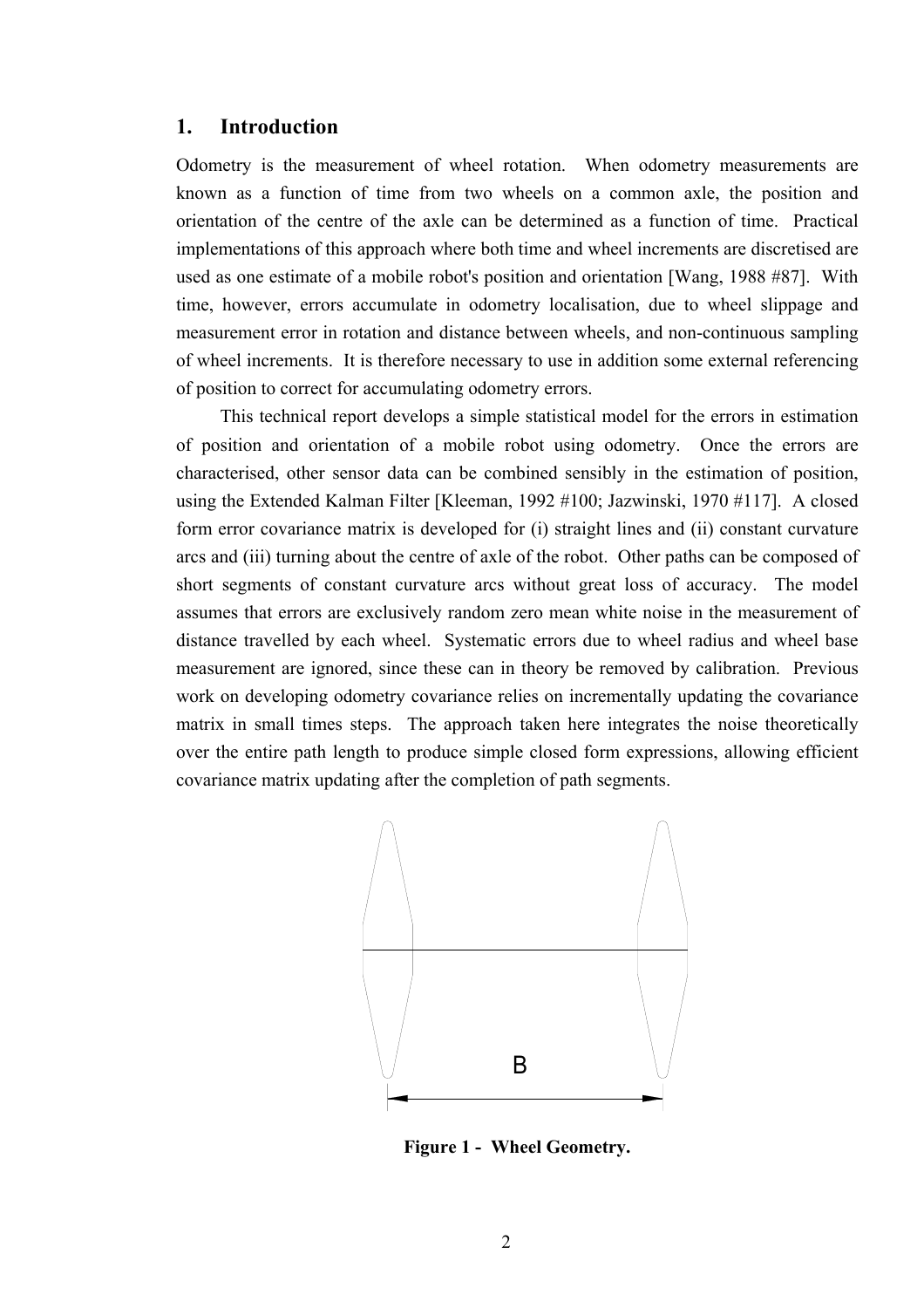#### **2. Odometry Error Assumptions**

The odometry error of a wheel incurred in one unit of travel is assumed to be randomly distributed with zero mean and to be independent of the odometry error incurred in the next or previous unit of travel. The variance of the cumulative error is then the sum of the variance of each independent segment and is therefore proportional to the distance travelled. The error variances for the left and right wheels  $\sigma_L^2$  and  $\sigma_R^2$  can then be expressed as:

$$
\sigma_L^2 = k_L^2 d_L
$$
  
\n
$$
\sigma_R^2 = k_R^2 d_R
$$
\n(1)

where  $d_L$  and  $d_R$  are the distances travelled by each wheel, and  $k_L^2$  and  $k_R^2$  are constants. *R* 2

## **3. Straight Line Motion**

The robot wheels are controlled to travel at the same speed as measured by wheel odometry with the aim of following a straight line path. In reality errors in odometry mean that the path deviates randomly from a straight line. As shown in figure 2, there are three errors in the path: (i) the error in distance travelled along the line,  $e_s$ , (ii) the error perpendicular to the line,  $e_p$ , and (iii) the error in heading angle  $e_\theta$ . Each of these errors is characterised in terms of the basic odometry errors of each wheel. Initially, the errors are respectively  $e_s(0)$ ,  $e_p(0)$  and  $e_{\theta}(0)$  with an initial covariance matrix given by:

$$
\mathbf{P}_{\rm sp}(\mathbf{0}) \equiv \begin{bmatrix} \sigma_s^2(0) & \sigma_{sp}(0) & \sigma_{s\theta}(0) \\ \sigma_{sp}(0) & \sigma_p^2(0) & \sigma_{p\theta}(0) \\ \sigma_{s\theta}(0) & \sigma_{p\theta}(0) & \sigma_{\theta}^2(0) \end{bmatrix}
$$
(2)



## **Figure 2 - Definition of Errors in Straight Line Path - the robot path is shown as the dashed line.**

Below, the effect of propagating these errors and the introduction of new errors is derived for a straight line motion. The problem is tackled by breaking up the trajectory of the robot into discrete small segments where the robot travels a distance of ∆*d*. The segments are indexed so that the robot angle error at the end of the *k*th segment is denoted by  $e_{\theta}(k)$ . The errors in odometry of the left and right wheels are denoted by  $e_L$  and  $e_R$ , and the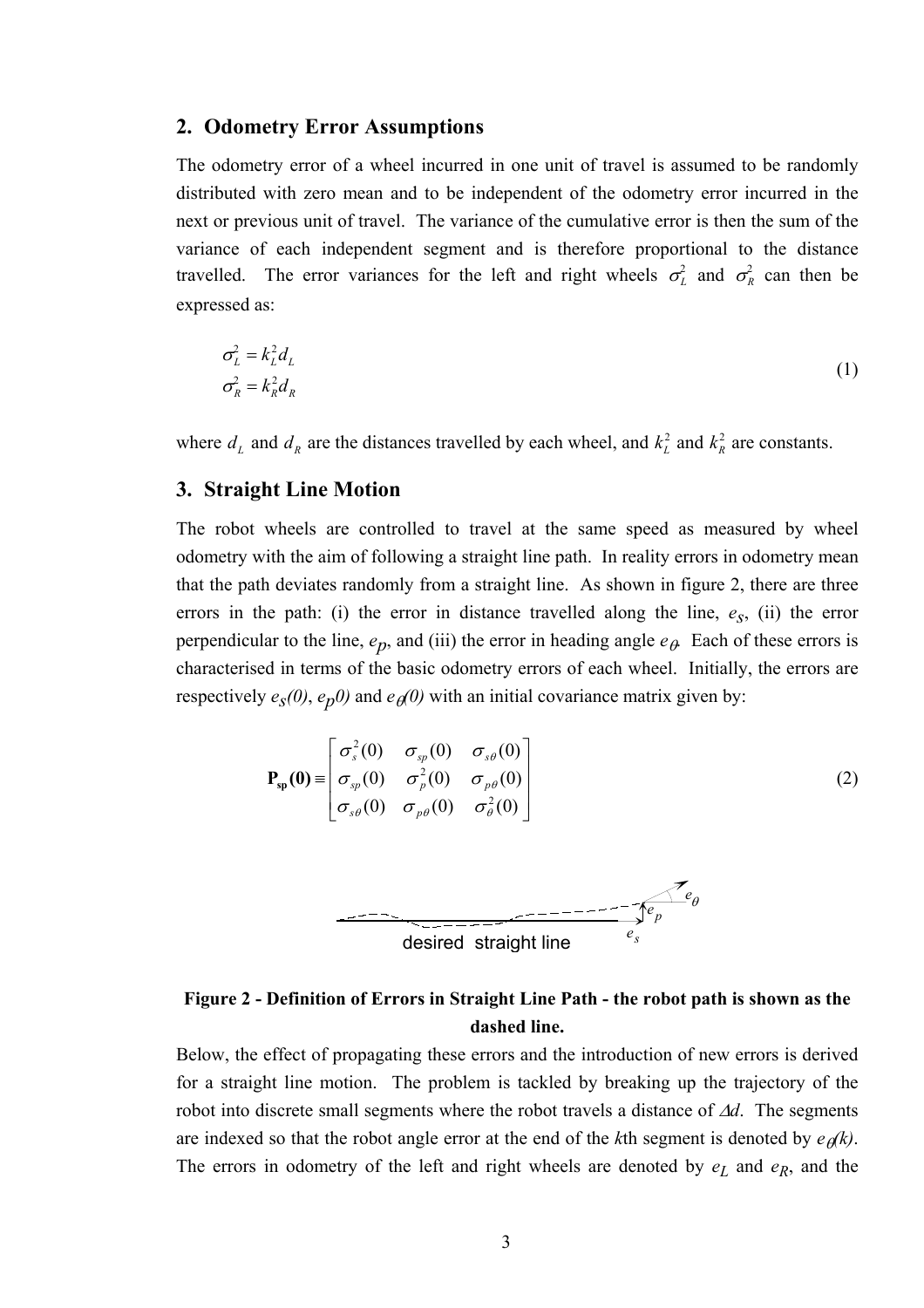distance between wheels by *B* as shown in Figure 1. The error introduced in  $\theta$  after a segment ∆*d* of distance is denoted by  $e_{\Delta\theta}$ . Therefore

$$
e_{\theta}(k) = e_{\theta}(k-1) + e_{\Delta\theta}(k)
$$
  
=  $e_{\theta}(0) + \sum_{i=1}^{k} e_{\Delta\theta}(i)$   
=  $e_{\theta}(0) + \sum_{i=1}^{k} \left( \frac{e_R(i) - e_L(i)}{B} \right)$  (3)

From equation (3) and the assumption that odometry errors are independent, with respect to time, and with respect to wheels, the variance of the angle,  $\sigma_{\theta}^2$  is given by

$$
\sigma_{\theta}^{2}(k) = \sigma_{\theta}^{2}(0) + |d| \left( \frac{k_L^2 + k_R^2}{B^2} \right)
$$
 (4)

where *d* is the total distance travelled and is given by *k*∆*d*. The perpendicular distance error is given approximately by

$$
e_p(k) \quad \cong \quad e_p(k-1) + \Delta d e_\theta(k-1) \tag{5}
$$

where the angle error is assumed to be small and constant throughout the segment. This approximation is good when angle errors are kept small and the segment size is small enough so that new angle errors introduced into the segment are insignificant compared to the current angle error. From equations (3) and (5) and rearranging

$$
e_p(k) = e_p(0) + \Delta d \sum_{j=1}^k e_{\theta}(j-1)
$$
  
=  $e_p(0) + \Delta d \sum_{j=1}^k \left( e_{\theta}(0) + \sum_{i=1}^{j-1} e_{\Delta \theta}(i) \right)$   
=  $e_p(0) + k \Delta d e_{\theta}(0) + \Delta d \sum_{h=1}^{k-1} (k-h) e_{\Delta \theta}(h)$   
=  $e_p(0) + d e_{\theta}(0) + \Delta d \sum_{g=1}^{k-1} g e_{\Delta \theta}(k-g)$  (6)

From the assumptions of independence of errors and equation (6), the variance of the perpendicular distance error,  $\sigma_p^2$  is given by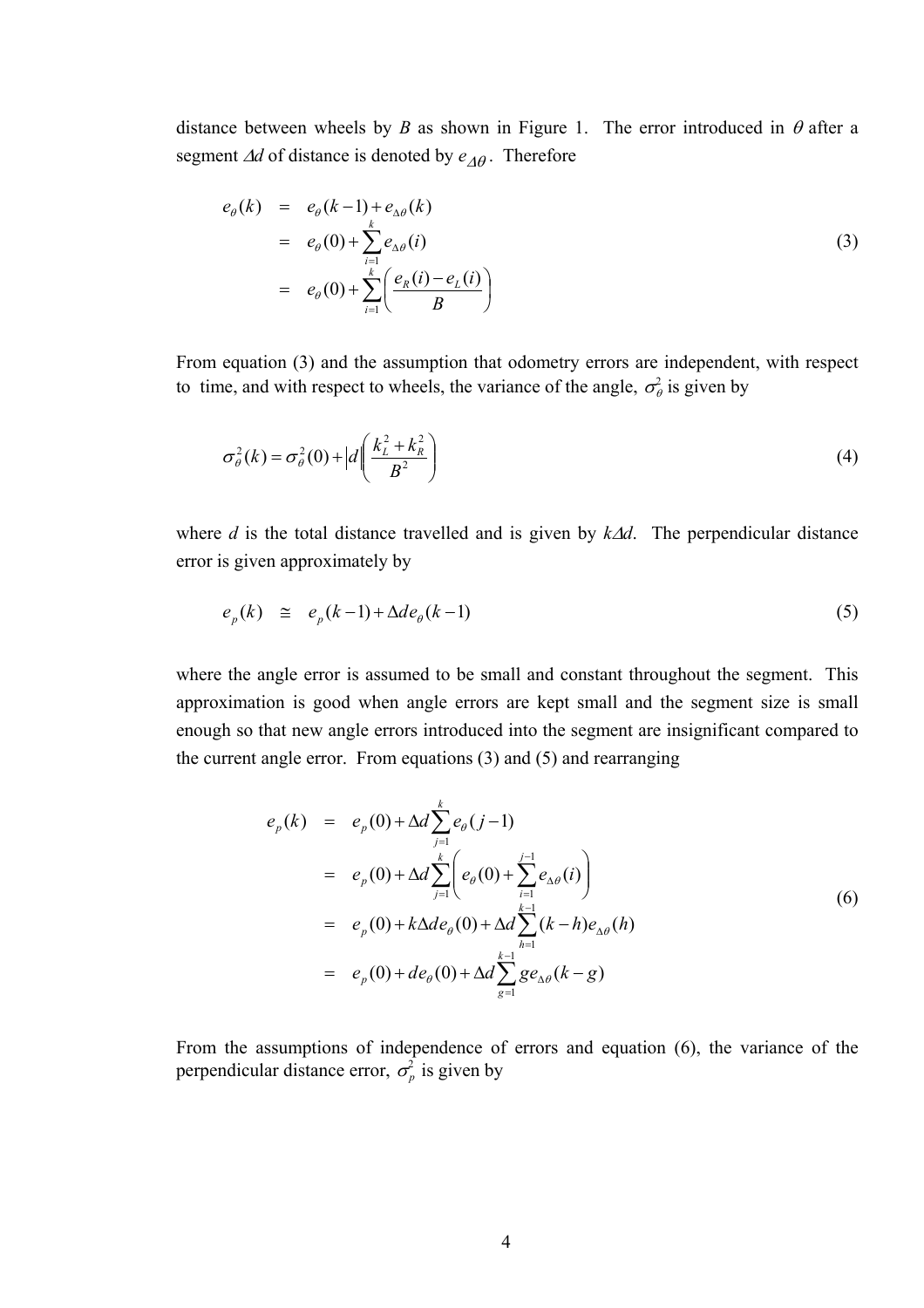$$
\sigma_p^2(k) = \sigma_p^2(0) + 2d\sigma_{p\theta}(0) + d^2\sigma_\theta^2(0) + (\Delta d)^2 \sum_{g=1}^{k-1} g^2 \frac{k_L^2 + k_R^2}{B^2} \Delta d
$$
  
\n
$$
= \sigma_p^2(0) + 2d\sigma_{p\theta}(0) + d^2\sigma_\theta^2(0) + \frac{(\Delta d)^3 (k_L^2 + k_R^2)}{B^2} \sum_{g=1}^{k-1} g^2
$$
(7)  
\n
$$
= \sigma_p^2(0) + 2d\sigma_{p\theta}(0) + d^2\sigma_\theta^2(0) + \frac{(\Delta d)^3 (k_L^2 + k_R^2)(2(k-1)^3 + 3(k-1)^2 + (k-1))}{6B^2}
$$

Note that the expression for the sum of integer squares can be proven by mathematical induction on *k*. In the limit as ∆*d* approaches zero and *k*∆*d* is the total distance of travel *d*, the expression in equation (7) reduces to

$$
\sigma_p^2 = \sigma_p^2(0) + 2d\sigma_{p\theta}(0) + d^2\sigma_\theta^2(0) + \frac{|d|d^2(k_L^2 + k_R^2)}{3B^2}
$$
\n(8)

The variance of the perpendicular error is now seen as dependent on the cube of distance rather than just distance as is the case for the angle error. This can be understood by observing that the perpendicular errors accumulate from an ever increasing angle error translated into perpendicular distance error by the movement.

The error in distance straight along the path for the *k*th segment,  $e_s(k)$  is given by

$$
e_s(k) = e_s(k-1) + \cos(e_\theta(k-1)) \frac{e_L(k) + e_R(k)}{2}
$$
  
\n
$$
\approx e_s(k-1) + \frac{e_L(k) + e_R(k)}{2}
$$
  
\n
$$
= e_s(0) + \frac{1}{2} \sum_{i=1}^k (e_L(i) + e_R(i))
$$
\n(9)

where the approximation is valid for small heading angle errors. The corresponding variance is then

$$
\sigma_s^2(k) = \sigma_s^2(0) + |d| \frac{k_L^2 + k_R^2}{4}
$$
\n(10)

The off-diagonal covariances are now evaluated. From equations (3) and (9)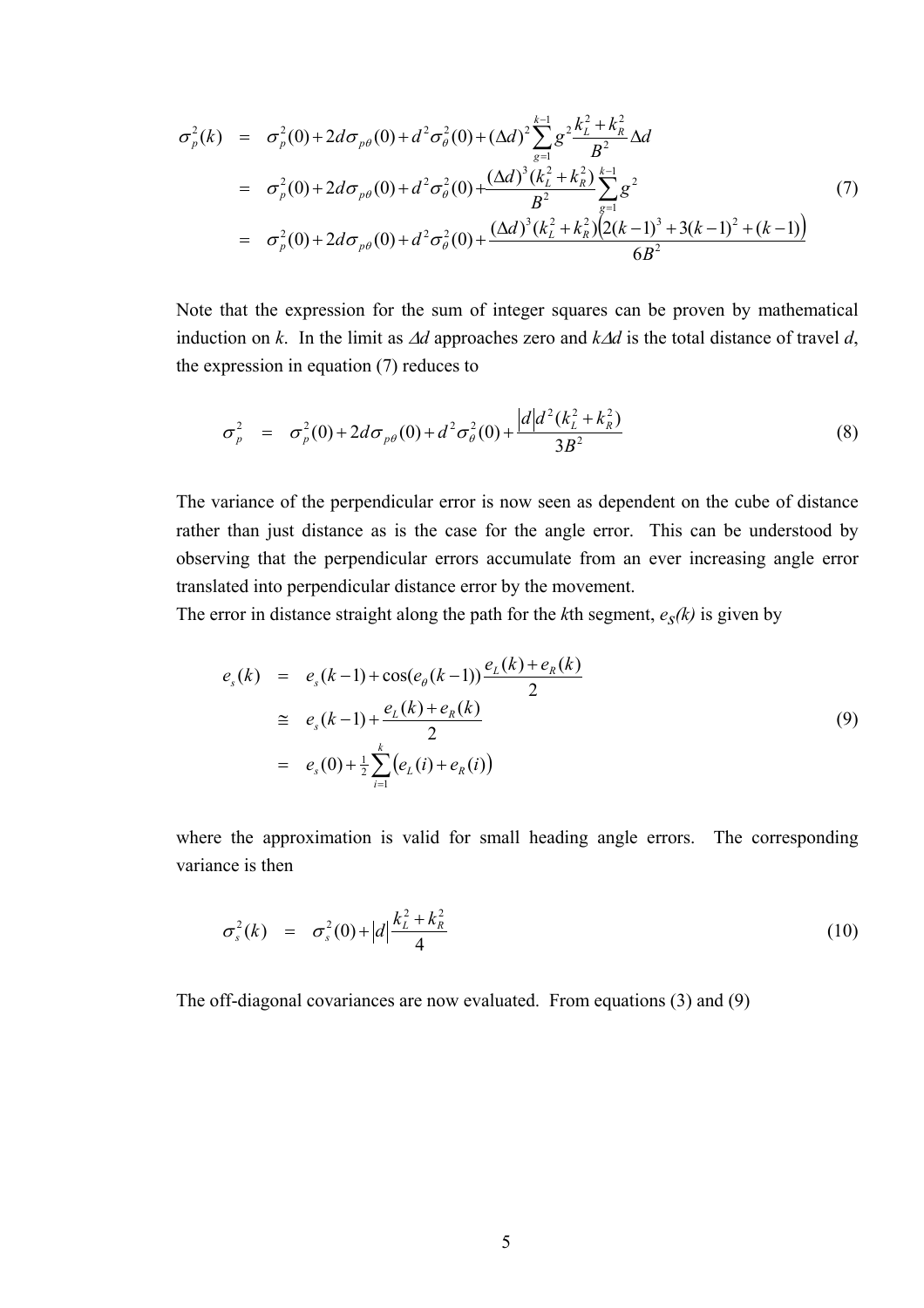$$
\sigma_{s\theta} = E[e_s e_{\theta}]
$$
\n
$$
= E\left[\left(e_{\theta}(0) + \sum_{i=1}^{k} \left(\frac{e_R(i) - e_L(i)}{B}\right)\right) \left(e_s(0) + \frac{1}{2} \sum_{i=1}^{k} \left(e_L(i) + e_R(i)\right)\right)\right]
$$
\n
$$
= \sigma_{s\theta}(0) + E\left[\sum_{i=1}^{k} \left(\frac{e_R^2(i) - e_L^2(i)}{2B}\right)\right]
$$
\n
$$
= \sigma_{s\theta}(0) + |d\left(\frac{k_R^2 - k_L^2}{2B}\right)
$$
\n(11)

and from equations (9) and (6)

$$
\sigma_{sp} = E\left[ \left( e_s(0) + \frac{1}{2} \sum_{i=1}^{k} (e_L(i) + e_R(i)) \right) \left( e_p(0) + de_\theta(0) + \Delta d \sum_{h=1}^{k-1} (k-h) e_{\Delta \theta}(h) \right) \right]
$$
\n
$$
= \sigma_{sp}(0) + d \sigma_{s\theta}(0) + E\left[ \frac{\Delta d}{2B} \sum_{i=1}^{k-1} (k-i) \left( e_R^2(i) - e_L^2(i) \right) \right]
$$
\n
$$
= \sigma_{sp}(0) + d \sigma_{s\theta}(0) + \frac{\Delta d}{2B} \sum_{i=1}^{k-1} (k-i) \left( \Delta d k_R^2 - \Delta d k_L^2 \right)
$$
\n
$$
= \sigma_{sp}(0) + d \sigma_{s\theta}(0) + \frac{\Delta d^2(k-1) k \left( k_R^2 - k_L^2 \right)}{4B} \tag{12}
$$

In the limit as *k* approaches infinity

$$
\sigma_{sp} = \sigma_{sp}(0) + d\sigma_{s\theta}(0) + \frac{d^2(k_R^2 - k_L^2)}{4B} \tag{13}
$$

From equations (9) and (3)

$$
\sigma_{p\theta} = E\left[ \left( e_p(0) + de_\theta(0) + \Delta d \sum_{h=1}^{k-1} (k-h) \left( \frac{e_R(h) - e_L(h)}{B} \right) \right) \left( e_\theta(0) + \sum_{i=1}^k \left( \frac{e_R(i) - e_L(i)}{B} \right) \right) \right]
$$
\n
$$
= \sigma_{p\theta}(0) + d\sigma_\theta^2(0) + E\left[ \frac{\Delta d}{B^2} \sum_{i=1}^{k-1} (k-i) \left( e_R^2(i) + e_L^2(i) \right) \right]
$$
\n
$$
= \sigma_{p\theta}(0) + d\sigma_\theta^2(0) + \frac{\Delta d}{B^2} \sum_{i=1}^{k-1} (k-i) \left( \Delta d k_R^2 + \Delta d k_L^2 \right)
$$
\n
$$
= \sigma_{p\theta}(0) + d\sigma_\theta^2(0) + \frac{\Delta d^2(k-1)k \left( k_R^2 + k_L^2 \right)}{2B^2}
$$
\n(14)

In the limit as *k* approaches infinity

$$
\sigma_{p\theta} = \sigma_{p\theta}(0) + d\sigma_{\theta}^{2}(0) + \frac{|d|d(k_{R}^{2} + k_{L}^{2})}{2B^{2}}
$$
\n(15)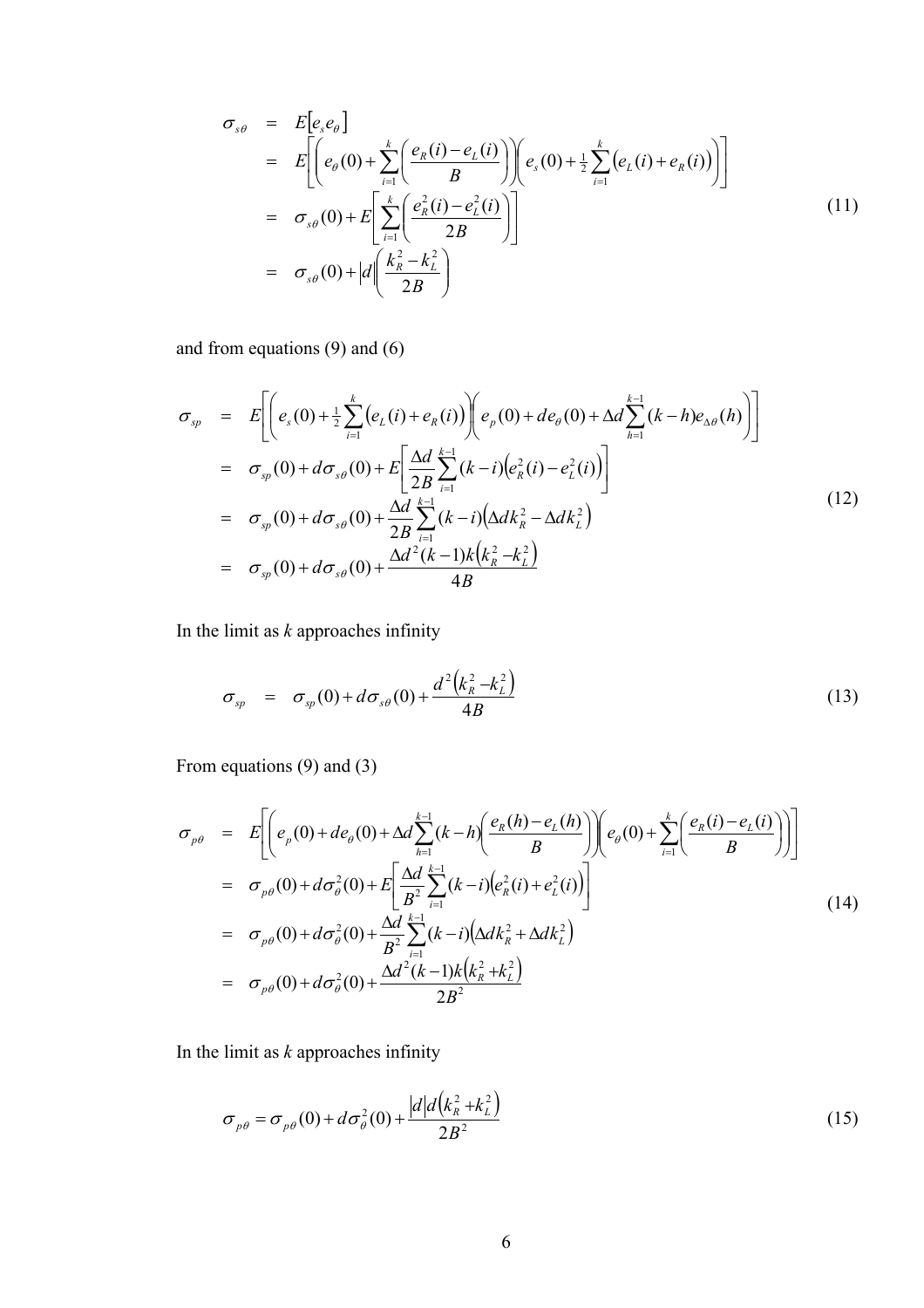In summary, the standard deviation of angle error and distance along the path increase with the square root of distance while the perpendicular standard deviation increase as a power 1.5 with distance. The constants of proportionality all can be related back to the basic odometry error statistics on each wheel. If both wheels have the same error statistics, then only the perpendicular distance error and angle errors are correlated with a constant correlation coefficient of  $\sigma_{p\theta}/\sqrt{\sigma_p^2 \sigma_\theta^2} = \sqrt{3}/2 \approx 0.87$ .

## **4. Rotation About the Centre of Axle of the Robot**

The robot wheels are controlled to travel in opposite directions at equal speed as measured by the odometry, with the aim of turning through an anti-clockwise angle  $\alpha$  at one position with respect to the centre of the axle. The starting angle with respect to the X-axis is assumed to be  $\beta$ , as shown in figure 3. Errors in odometry mean that the point of turning moves from its starting position and the total angle turned is not exactly  $\alpha$ .



**Figure 3 - Definition of Starting and Final Angles, and Major and Minor Axes.** 

Again small segments of motion are considered. Each segment now is a change of angle  $\Delta\theta = \alpha/k$ . The error in angle,  $e_{\alpha}$  is examined first.

$$
e_{\alpha}(k) = e_{\alpha}(k-1) + \frac{e_{R}(k) - e_{L}(k)}{B}
$$
  
=  $e_{\alpha}(0) + \frac{1}{B} \sum_{i=1}^{k} (e_{R}(i) - e_{L}(i))$  (16)

The variance of this error is given by

$$
\sigma_{\alpha}^{2}(k) = \sigma_{\alpha}^{2}(0) + \frac{k}{B^{2}}(k_{R}^{2} + k_{L}^{2})\Delta\theta \frac{B}{2}
$$
\n
$$
= \sigma_{\alpha}^{2}(0) + \frac{|\alpha|}{2B}(k_{R}^{2} + k_{L}^{2})
$$
\n(17)

To determine the covariance matrix of errors in position of the centre of axle, two orthogonal axes are first defined as shown in figure 3. The *major* axis is defined to be at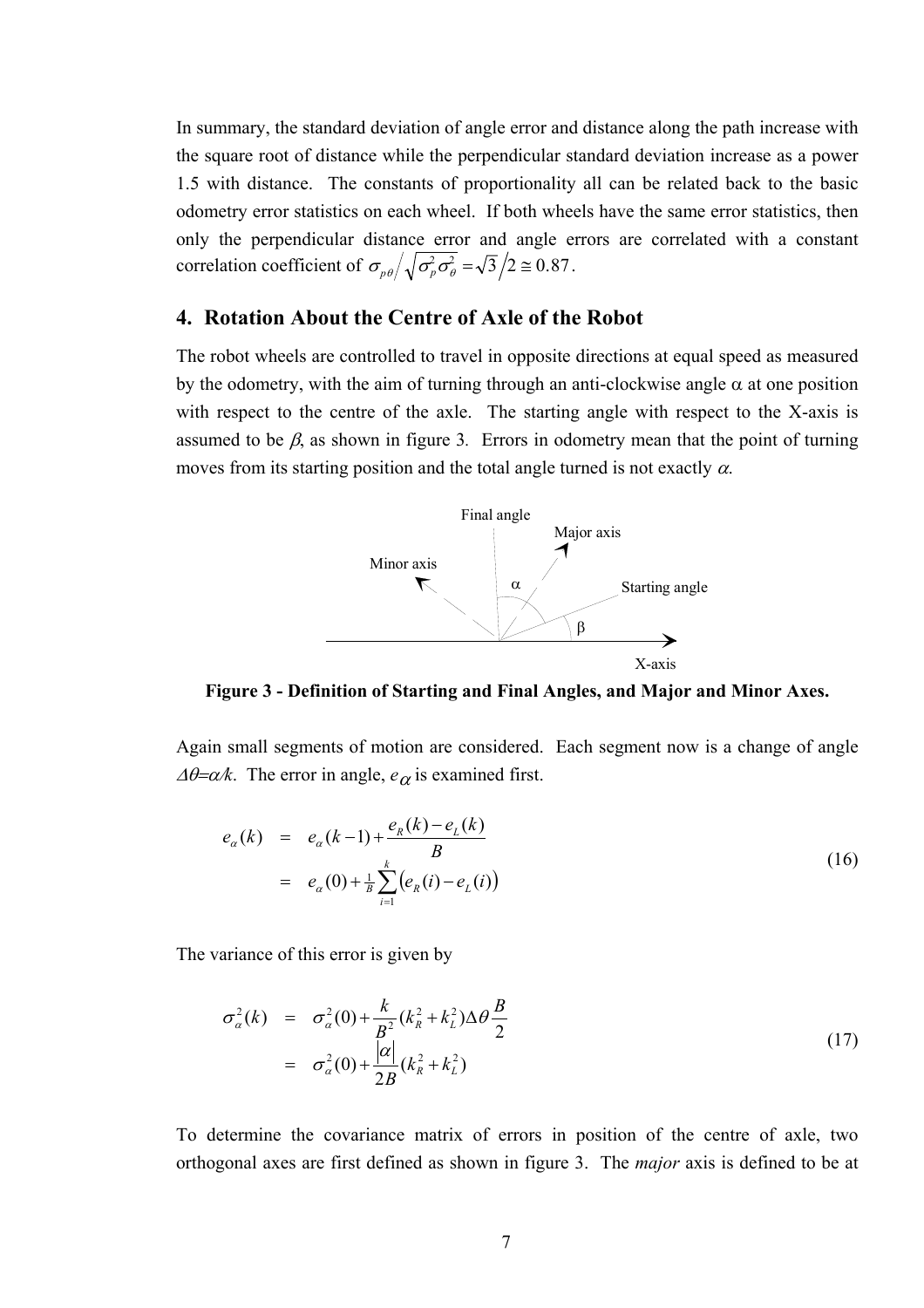an angle of  $\beta + \alpha/2$  and the *minor* axis at the angle of  $\beta + \alpha/2 + \pi/2$ . The errors of the axle centre are derived with respect to these axes, since these components will be shown to have zero covariance.

As the robot rotates, it is only the common mode or sum of wheel increments that contribute to the axle centre error. These errors are always in the direction or opposite direction to that at which the robot faces at any instant. As the angle  $\theta$  moves from  $-\alpha/2$  to  $\alpha/2$  with respect to the major axis, the major axis error  $e_M(k)$  is given by<sup>1</sup>

$$
e_M(k) = e_M(k-1) + \frac{e_L(k) + e_R(k)}{2}\cos\theta(k)
$$
  
=  $e_M(0) + \sum_{i=1}^k \frac{e_L(i) + e_R(i)}{2}\cos\theta(i)$  (18)

The variance of the major axis component is given by

$$
\sigma_M^2(k) = \sigma_M^2(0) + \sum_{i=1}^k \frac{k_L^2 + k_R^2}{4} \Delta \theta \frac{B}{2} \cos^2 \theta(i)
$$
 (19)

In the limit as  $\Delta\theta$  approaches zero, equation (19) becomes an integral as follows:

$$
\sigma_M^2(k) = \sigma_M^2(0) + \left| \int_{-a/2}^{a/2} \frac{B(k_L^2 + k_R^2)}{8} \cos^2(\theta) d\theta \right|
$$
  
\n
$$
= \sigma_M^2(0) + \frac{B(k_L^2 + k_R^2)}{8} \left[ \frac{\sin 2\theta}{4} + \frac{\theta}{2} \right]_{-a/2}^{a/2}
$$
  
\n
$$
= \sigma_M^2(0) + \frac{B(k_L^2 + k_R^2) |\sin \alpha + \alpha|}{16}
$$
 (20)

The minor axis error,  $e_m(k)$  is derived in a similar way:

$$
e_m(k) = e_m(k-1) + \frac{e_L(k) + e_R(k)}{2} \sin \theta(k)
$$
  
=  $e_m(0) + \sum_{i=1}^k \frac{e_L(i) + e_R(i)}{2} \sin \theta(i)$  (21)

Again taking limits introduces an integral:

 $\overline{a}$ 

<span id="page-7-0"></span><sup>&</sup>lt;sup>1</sup> We have ignored the second order effect of angle error in  $\cos \theta$ *(k)*.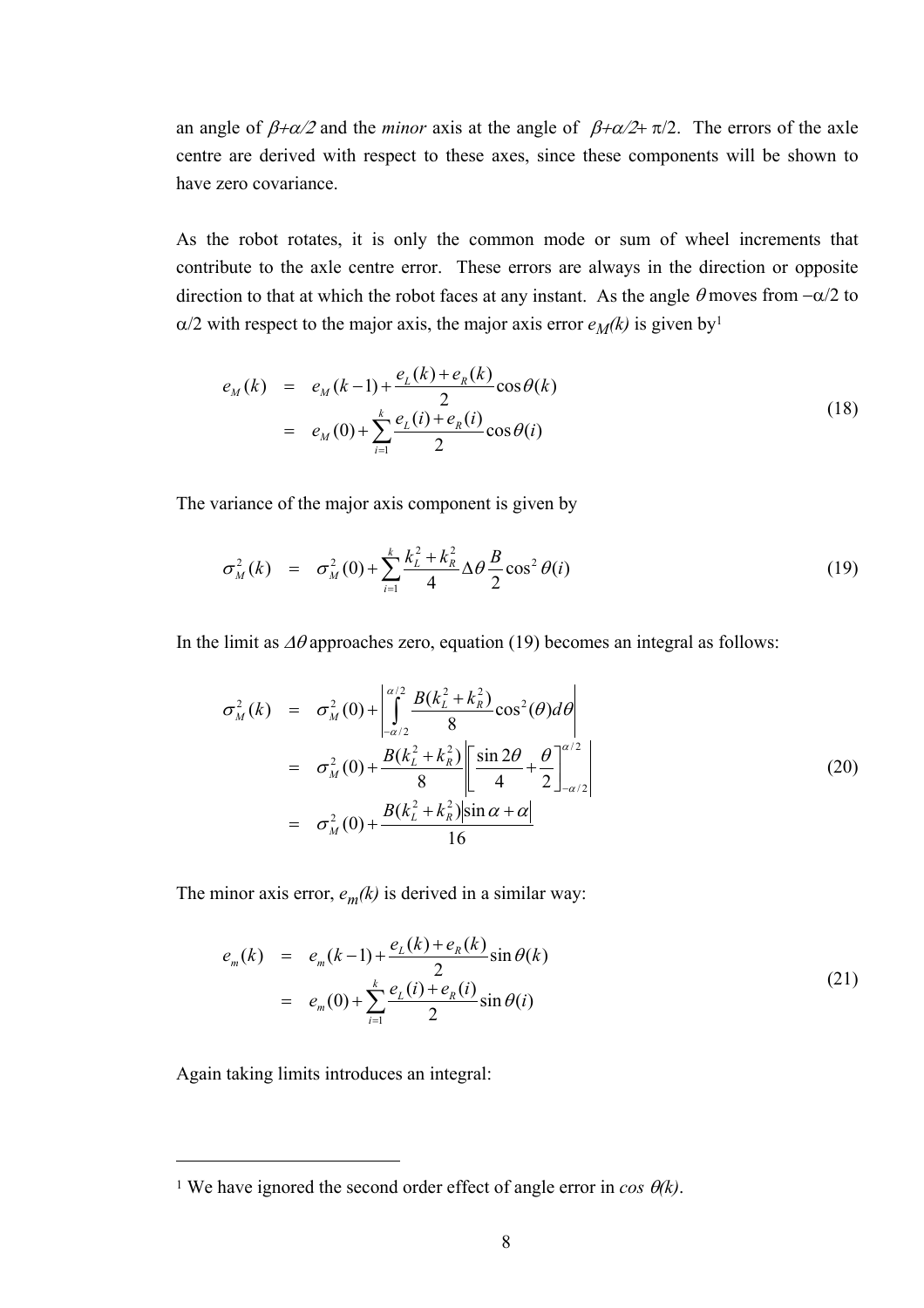$$
\sigma_m^2(k) = \sigma_m^2(0) + \left| \int_{-\alpha/2}^{\alpha/2} (k_L^2 + k_R^2) \frac{B}{2} \sin^2(\theta) d\theta \right|
$$
  
\n
$$
= \sigma_m^2(0) + (k_L^2 + k_R^2) \frac{B}{2} \left| \frac{\theta}{2} - \frac{\sin 2\theta}{4} \right|_{-\alpha/2}^{\alpha/2}
$$
  
\n
$$
= \sigma_m^2(0) + (k_L^2 + k_R^2) \frac{B}{2} \left| \frac{\alpha - \sin \alpha}{2} \right|
$$
 (22)

To show that the major and minor components have covariance of 0, the expectation of *eMem* is examined. Note that

$$
E[e_L(i)e_R(i)] = 0
$$
  
\n
$$
E[e_L(i)e_L(j)] = 0, i \neq j
$$
  
\n
$$
E[e_R(i)e_R(j)] = 0, i \neq j
$$
\n(23)

Taking expectations of equation (18) multiplied by equation (21), and taking the limit:

$$
\sigma_{mM}(k) = \sigma_{mM}(0) + \frac{B}{2} \int_{-a/2}^{a/2} \frac{k_L^2 + k_R^2}{4} \cos(\theta) \sin(\theta) d\theta
$$
  
\n
$$
= \sigma_{mM}(0) + \frac{B(k_L^2 + k_R^2)}{8} \left[ \frac{\cos 2\theta}{4} \right]_{-a/2}^{a/2}
$$
  
\n
$$
= \sigma_{mM}(0) + 0
$$
\n(24)

That is, the covariance contribution between the major and minor axis components is zero. Symmetry arguments could be applied to achieve the same result, and in fact this was the method for choosing the axes in the first place. The covariance between the angle and the major and minor axes are now investigated:

$$
\sigma_{\alpha M}(k) = E\left[ \left( e_{\alpha}(0) + \frac{1}{B} \sum_{i=1}^{k} (e_{R}(i) - e_{L}(i)) \right) \left( e_{M}(0) + \sum_{i=1}^{k} \frac{e_{L}(i) + e_{R}(i)}{2} \cos \theta(i) \right) \right]
$$
  
\n
$$
= \sigma_{\alpha M}(0) + E\left[ \frac{1}{2B} \sum_{i=1}^{k} (e_{R}^{2}(i) - e_{L}^{2}(i)) \cos \theta(i) \right]
$$
  
\n
$$
= \sigma_{\alpha M}(0) + \frac{1}{2B} \sum_{i=1}^{k} (k_{R}^{2} - k_{L}^{2}) \cos \theta(i) \Delta \theta B/2
$$
\n(25)

In the limit as  $\Delta\theta$  approaches zero, the summation becomes an integral as follows: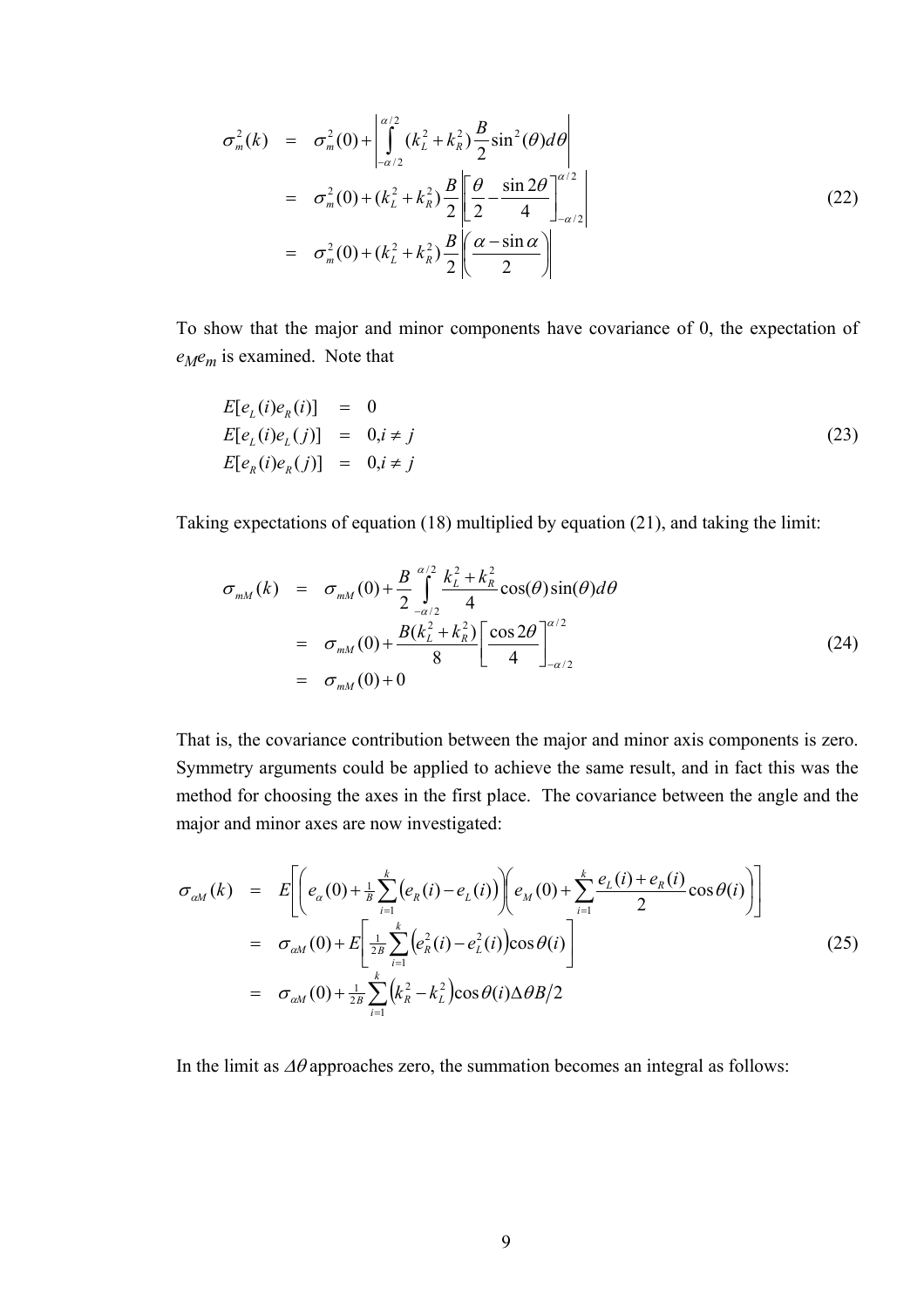$$
\sigma_{\alpha M}(k) = \sigma_{\alpha M}(0) + \frac{k_R^2 - k_L^2}{4} \int_{-\alpha/2}^{\alpha/2} \cos \theta d\theta
$$
\n
$$
= \sigma_{\alpha M}(0) + \frac{k_R^2 - k_L^2}{2} \sin(\alpha/2)
$$
\n(26)

Similarly, it follows that

$$
\sigma_{cm}(k) = \sigma_{cm}(0) + \frac{k_R^2 - k_L^2}{4} \int_{-a/2}^{a/2} \sin \theta d\theta
$$
\n
$$
= \sigma_{cm}(0) + 0 \tag{27}
$$

That is, there is no correlation between the angle and minor axis errors.

## **5. Extension to Arbitrary Radius Arcs**

In this section we consider the case of the wheeled vehicle traversing an arc of finite radius *R*. Figure 4 shows the propagation of an error in the direction of motion after traversing an arc of angle ∆θ. The result is a perpendicular error of −*es* sin∆θ and a straight ahead error of  $e_s \cos \Delta \theta$ .



**Figure 4 Propagation of straight error in arc move of angle** ∆θ**.** 

The propagation of a perpendicular error  $e_p$  is shown in Figure 5. The result is a perpendicular error of  $e_p \cos \Delta \theta$  and a straight ahead error of  $e_p \sin \Delta \theta$ . The propagation of straight and perpendicular errors can be seen to be a rotation through the angle  $\Delta\theta$ . The propagation of an angle error  $e_{\theta}$  through the same arc is shown in Figure 6 and is much more complex in the geometry.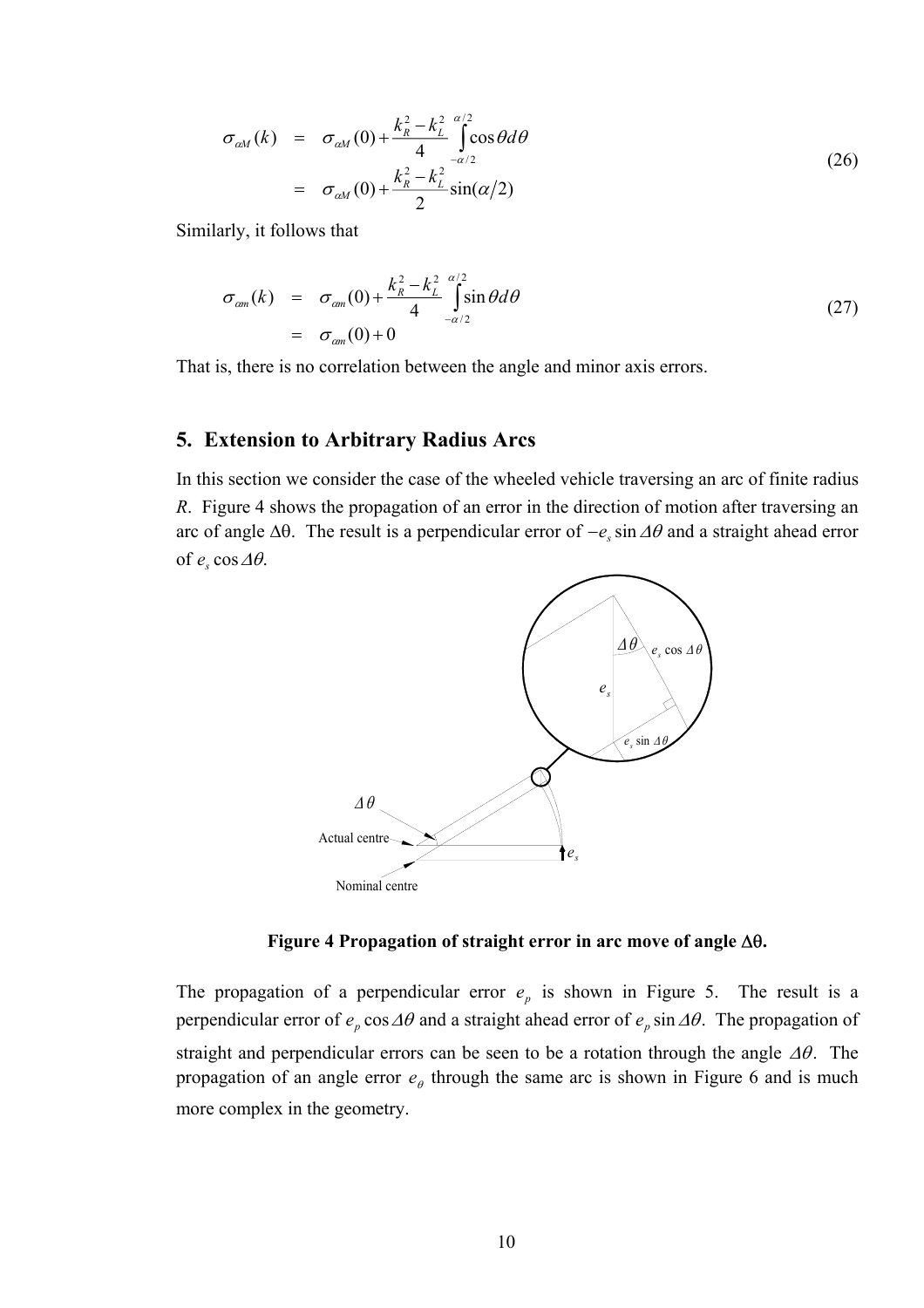

**Figure 5 - Propagation of perpendicular error in arc move of angle** ∆θ**.** 



**Figure 6 - Propagation of angle error in arc move of angle** ∆θ **and radius** *R***.** 

On close consideration of the small triangle in the upper bubble, the error length is  $4 R \sin(\Delta \theta / 2) \sin(e_{\theta} / 2)$  which is at an angle of  $\frac{e_{\theta} - \Delta \theta}{2}$ 2 to the radial direction at the end point. For small angle errors and angular increments ∆θ, the perpendicular error is approximated by

$$
4R\sin(\Delta\theta/2)\sin(e_{\theta}/2)\cos((e_{\theta}-\Delta\theta)/2) \approx 2R\sin(\Delta\theta/2)e_{\theta}
$$
 (28)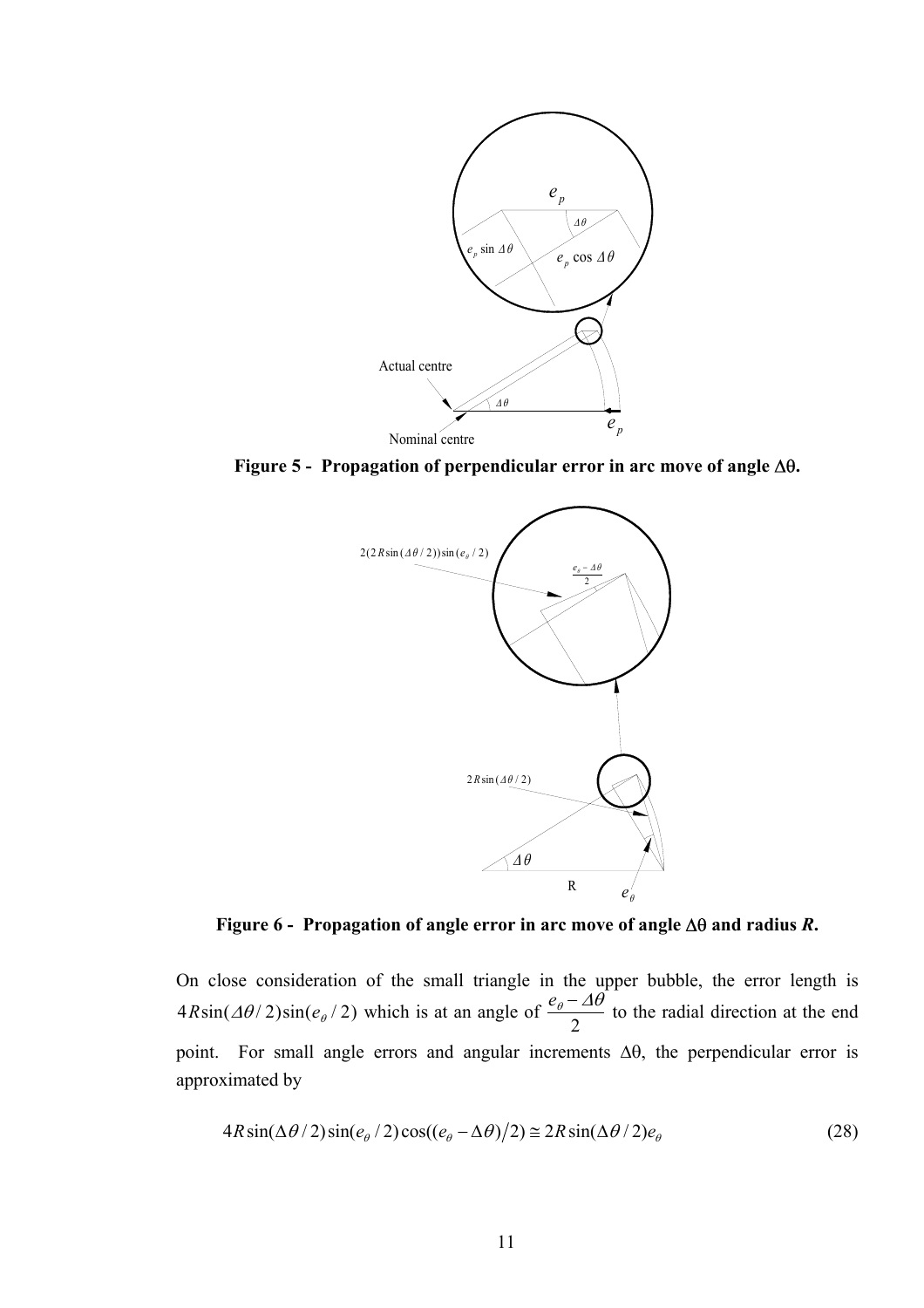and the tangential error is approximated by

$$
4R\sin(\Delta\theta/2)\sin(e_{\theta}/2)\sin((e_{\theta}-\Delta\theta)/2)\approx 0
$$

This gives the following iterative relationships on errors:

$$
e_p(k) \cong e_p(k-1)\cos\Delta\theta - e_s(k-1)\sin\Delta\theta + 2Re_\theta(k-1)\sin(\Delta\theta/2)
$$
  
\n
$$
e_s(k) \cong e_p(k-1)\sin\Delta\theta + e_s(k-1)\cos\Delta\theta + \frac{e_L(k-1) + e_R(k-1)}{2}
$$
  
\n
$$
e_\theta(k) = e_\theta(k-1) + e_{\Delta\theta}(k-1) = e_\theta(0) + \sum_{i=0}^{k-1} e_{\Delta\theta}(i)
$$
\n(29)

We define the complex error *E(k)* as follows:

$$
E(k) \equiv e_p(k) + j e_s(k)
$$
\n(30)

This allows rewriting of the first two iterative expressions of (29) as:

$$
E(k) = e^{j\Delta\theta} E(k-1) + Re_{\theta}(k-1)2\sin(\Delta\theta/2) + je_{d}(k-1)
$$
\n(31)

where

$$
e_a(k-1) = \frac{e_L(k-1) + e_R(k-1)}{2} \tag{32}
$$

After iterating on (31) we have:

$$
E(k) = e^{jk\Delta\theta} E(0) + \sum_{i=0}^{k-1} e^{ji\Delta\theta} (Re_{\theta}(k-1-i)2\sin(\Delta\theta/2) + j e_{d}(k-1-i))
$$
  
\n
$$
= e^{j\alpha} E(0) + 2R\sin(\Delta\theta/2) \sum_{i=0}^{k-1} e^{ji\Delta\theta} \left( e_{\theta}(0) + \sum_{g=0}^{k-i-2} e_{\Delta\theta}(g) \right) + j \sum_{i=0}^{k-1} e^{ji\Delta\theta} e_{d}(k-1-i)
$$
(33)  
\n
$$
= e^{j\alpha} E(0) + \text{Re}_{\theta}(0) \frac{e^{j\alpha} - 1}{j} + 2R\sin(\Delta\theta/2) \sum_{g=0}^{k-2} e_{\Delta\theta}(g) \sum_{i=0}^{k-1} e^{ji\Delta\theta} + j \sum_{i=0}^{k-1} e^{ji\Delta\theta} e_{d}(k-1-i)
$$

where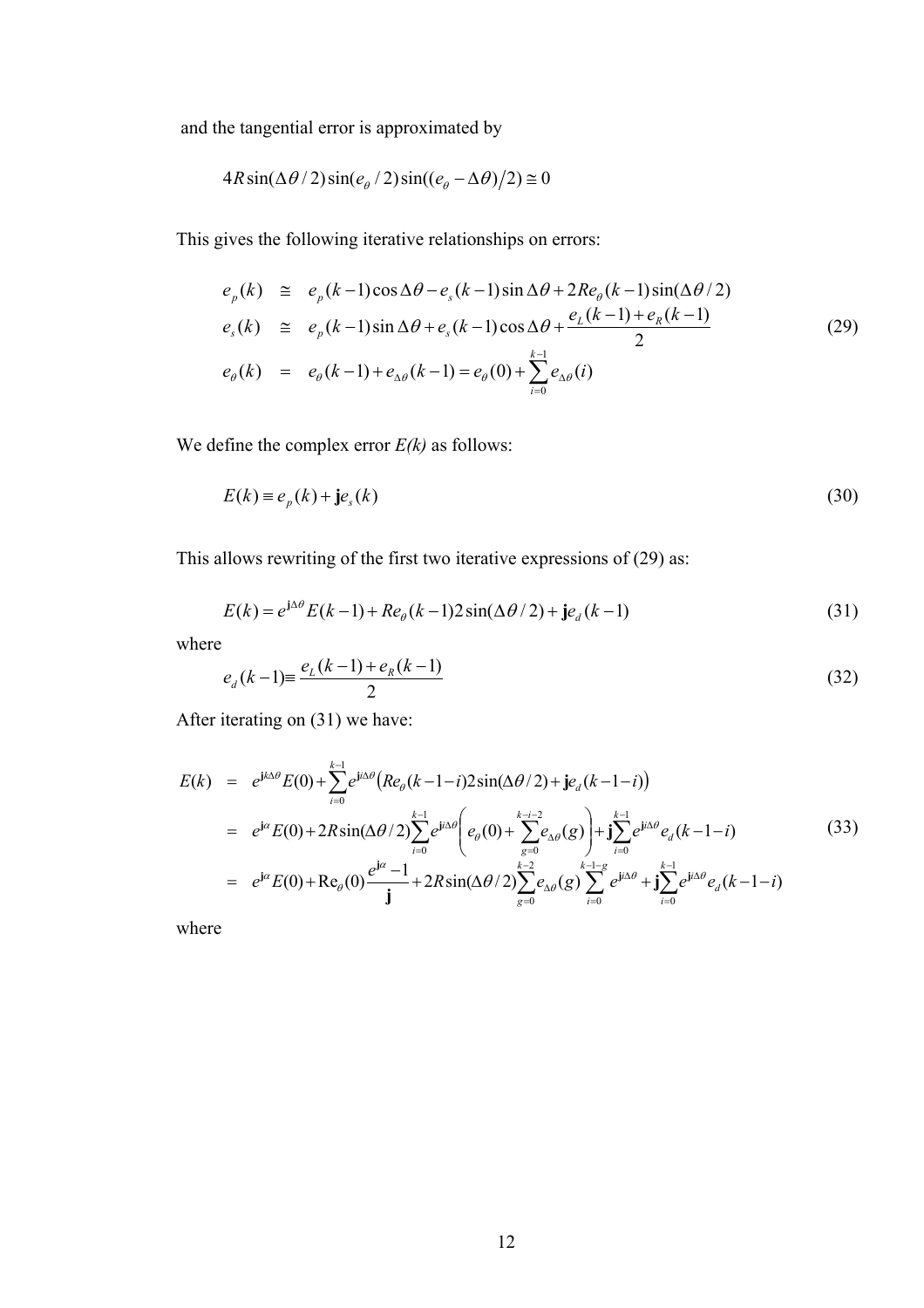$$
\alpha = k\Delta\theta
$$
  
\n
$$
2\sin(\Delta\theta/2)\sum_{i=0}^{k-1} e^{ji\Delta\theta} = 2\sin(\Delta\theta/2)\frac{e^{j\alpha}-1}{e^{j\Delta\theta}-1}
$$
  
\n
$$
\rightarrow \frac{e^{j\alpha}-1}{j} \text{as}\Delta\theta \rightarrow 0 \text{and}\alpha = k\Delta\theta \text{fixed.}
$$
\n(34)

In (34) the limit as  $\Delta\theta \rightarrow 0$  is evaluated using L'Hopital's Rule<sup>2</sup>. Rewriting equation (33) and simplifying with the real and imaginary versions of the limits in (34) gives:

$$
e_{s}(k) \cong e_{s}(0)\cos\alpha + e_{p}(0)\sin\alpha + Re_{\theta}(0)(1-\cos\alpha) + R\sum_{g=0}^{k-2}e_{\Delta\theta}(g)(1-\cos((k-1-g)\Delta\theta)) + \sum_{i=0}^{k-1}e_{d}(k-i-1)\cos(i\Delta\theta)
$$
  
\n
$$
e_{p}(k) \cong -e_{s}(0)\sin\alpha + e_{p}(0)\cos\alpha + Re_{\theta}(0)\sin\alpha + R\sum_{g=0}^{k-2}e_{\Delta\theta}(g)\sin((k-1-g)\Delta\theta) - \sum_{i=0}^{k-1}e_{d}(k-i-1)\sin(i\Delta\theta)
$$
  
\n
$$
e_{\theta}(k) = e_{\theta}(0) + \sum_{i=0}^{k-1}e_{\Delta\theta}(i)
$$
\n(35)

or in matrix form:

$$
\mathbf{e}(\mathbf{k}) = \Phi\mathbf{e}(0) + \sum_{i=1}^{k-1} \Psi(i\Delta\theta)\mathbf{e}\mathbf{n}(k-1-i)
$$
\nwhere\n
$$
\Phi = \begin{bmatrix}\n\cos\alpha & \sin\alpha & R(1-\cos\alpha) \\
-\sin\alpha & \cos\alpha & R\sin\alpha \\
0 & 0 & 1\n\end{bmatrix},\n\Psi(i\Delta\theta) = \begin{bmatrix}\nR(1-\cos(i\Delta\theta)) & \cos(i\Delta\theta) \\
R\sin(i\Delta\theta) & \sin(i\Delta\theta) \\
1 & 0\n\end{bmatrix},\n\mathbf{e}\mathbf{n}(i) = \begin{bmatrix}\ne_{\Delta\theta}(i) \\
e_a(i)\n\end{bmatrix} \tag{36}
$$

The error covariance matrix is then

$$
\mathbf{P}(k) = Cov(\mathbf{e}(k)) = E[\mathbf{e}(k)\mathbf{e}(k)^{T}]
$$
  
=  $\Phi(0)\Phi^{T} + \sum_{i=1}^{k-1} \Psi(i\Delta\theta) R \Delta \theta [\mathbf{Q}(i)\Psi(i\Delta\theta)]^{T}$  (37)

where

 $\overline{a}$ 

$$
|R\Delta\theta|Q(i) = \begin{bmatrix} E[e_{\Delta\theta}^{2}(i)] & E[e_{\Delta\theta}(i)e_{d}(i)] \\ E[e_{\Delta\theta}(i)e_{d}(i)] & E[e_{d}^{2}(i)] \end{bmatrix} = |R\Delta\theta| \frac{\frac{(s_{R}k_{R}^{2} + s_{L}k_{L}^{2})}{B^{2}}}{\frac{(s_{R}k_{R}^{2} - s_{L}k_{L}^{2})}{2B}} \frac{\frac{(s_{R}k_{R}^{2} - s_{L}k_{L}^{2})}{2B}}{\frac{(s_{R}k_{R}^{2} + s_{L}k_{L}^{2})}{4}}
$$
\n(38)

and  $s_L | R \Delta \theta$  is defined to be the distance travelled by the left wheel with an angle change of  $\Delta\theta$ . Therefore the angle subtended by the left wheel is given by

<span id="page-12-0"></span><sup>2</sup> When the numerator and demominator of a limit approach zero they can be replaced by their derivatives with respect to the limiting variable.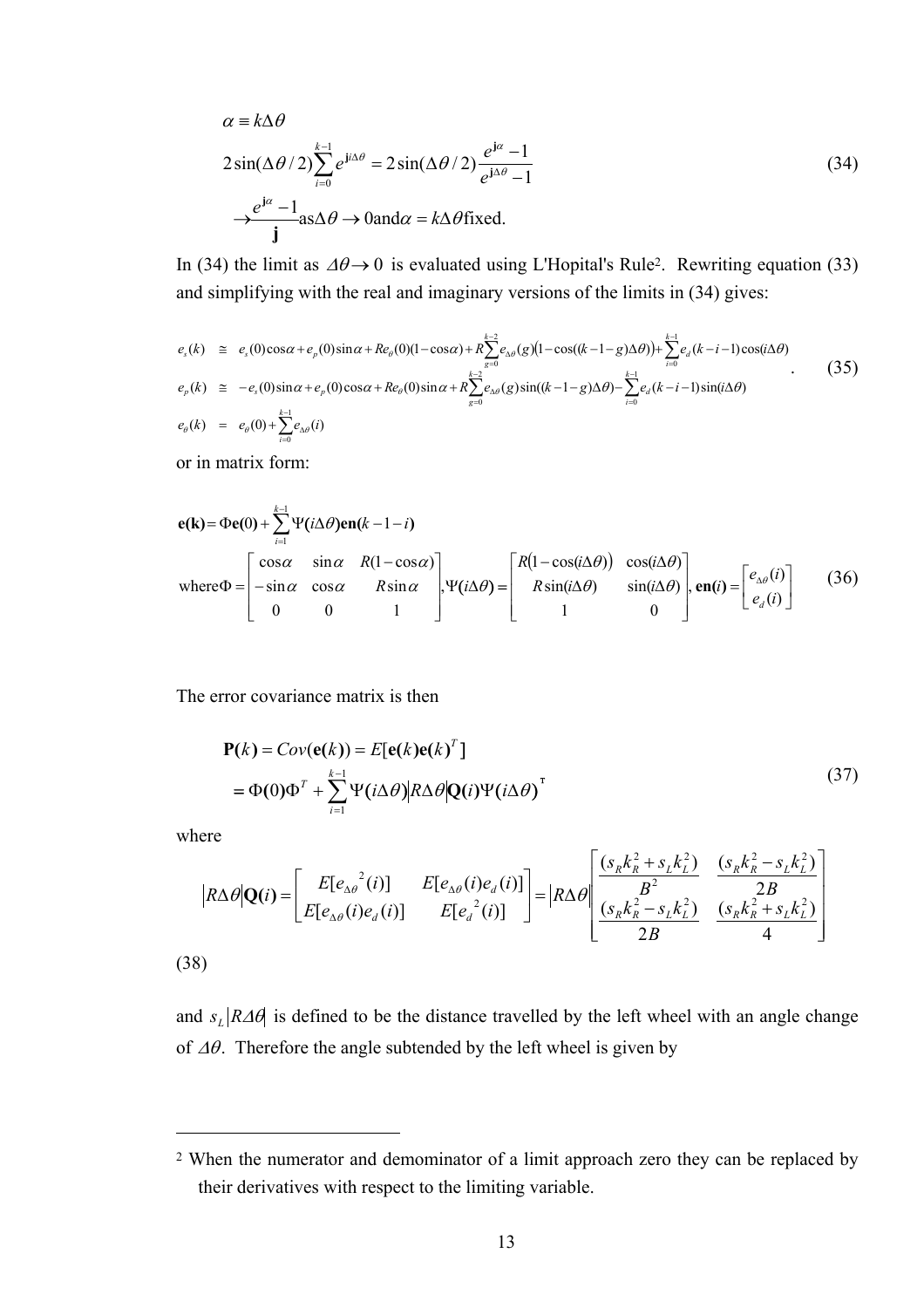$$
\Delta \theta = \frac{s_L R \Delta \theta}{(R - B/2) \Delta \theta}
$$
  
\n
$$
\Rightarrow s_L = \left| 1 - \frac{B}{2R} \right|, similarly s_R = \left| 1 + \frac{B}{2R} \right|
$$
\n(39)

The radius of curvature is assumed to be negative for arcs with a centre to the right of the heading direction.

In the limit as ∆θ approaches zero and *k* approaches infinity, we can evaluate (37) as the integral:

$$
\mathbf{P}(\mathbf{k}) = \Phi \mathbf{P}(0) \Phi^T + |R| \text{sign}(\alpha) \int_{0}^{\alpha} \Psi(\theta) \mathbf{Q} \Psi(\theta)^T d\theta
$$
\n(40)

where  $sign(x)$  is  $+1$  for  $x>0$  and  $-1$  for  $x<0$ . The integral evaluates to the following:

$$
\int_{0}^{\alpha} \Psi(\theta) \mathbf{Q} \Psi(\theta)^{T} d\theta = \begin{bmatrix} \rho_{s}^{2} & \rho_{sp} & \rho_{s\theta} \\ \rho_{sp} & \rho_{p}^{2} & \rho_{p\theta} \\ \rho_{s\theta} & \rho_{p\theta} & \rho_{\theta}^{2} \end{bmatrix}
$$
\n
$$
\rho_{s}^{2} = \frac{s_{R}k_{R}^{2} + s_{L}k_{L}^{2}}{4} \left( \frac{R^{2}}{B^{2}} (6\alpha - 8\sin \alpha + \sin 2\alpha) + \left( \frac{2\alpha + \sin 2\alpha}{4} \right) \right) + \left( s_{R}k_{R}^{2} - s_{L}k_{L}^{2} \right) \frac{R}{4B} (4\sin \alpha - 2\alpha - \sin 2\alpha)
$$
\n
$$
\rho_{p}^{2} = \left( \frac{2\alpha - \sin 2\alpha}{4} \right) \left( \left( s_{R}k_{R}^{2} + s_{L}k_{L}^{2} \right) \frac{R^{2}}{B^{2}} + \frac{1}{4} \right) - \left( s_{R}k_{R}^{2} - s_{L}k_{L}^{2} \right) \frac{R}{B} \right\}
$$
\n
$$
\rho_{\theta}^{2} = \frac{\alpha \left( s_{R}k_{R}^{2} + s_{L}k_{L}^{2} \right)}{B^{2}}
$$
\n
$$
\rho_{sp} = \left( s_{R}k_{R}^{2} + s_{L}k_{L}^{2} \right) \frac{R^{2}}{B^{2}} \left( \frac{3 - 4\cos \alpha + \cos 2\alpha}{4} \right) + \left( \frac{\cos 2\alpha - 1}{16} \right) \right\}
$$
\n
$$
\rho_{s\theta} = \left( s_{R}k_{R}^{2} + s_{L}k_{L}^{2} \right) \frac{R}{B^{2}} (\alpha - \sin \alpha) + \left( s_{R}k_{R}^{2} - s_{L}k_{L}^{2} \right) \frac{\sin \alpha}{2B}
$$
\n
$$
\rho_{p\theta} = (1 - \cos \alpha) \left[ \left( s_{R}k_{R}^{2} + s_{L}k_{L}^{2} \right) \frac{R}{B^{2}} - \left( s_{R}k_{R}^{2} - s
$$

It has been shown by the author that in the limit as the arc approaches a straight line (ie *R* approaches infinity,  $\alpha$  approaches zero with  $R\alpha = d$  constant) the results of equation (41) approach the straight line results presented in Section 3.

#### **6. Example Calculation of the Odometry Covariance Matrix**

In this section an example robot path is used to illustrate the results of the previous sections. The path shown in Figure 7 consists of a straight line, turn on the spot, an arc of radius twice the wheel base *2B* and an arc of radius *B/4*, where *B* is 0.5 m. The covariance matrix is calculated after each move. To facilitate the calculations, we require a transformation matrix  $T(\theta)$  which represents a rotation of the X-Y coordinate system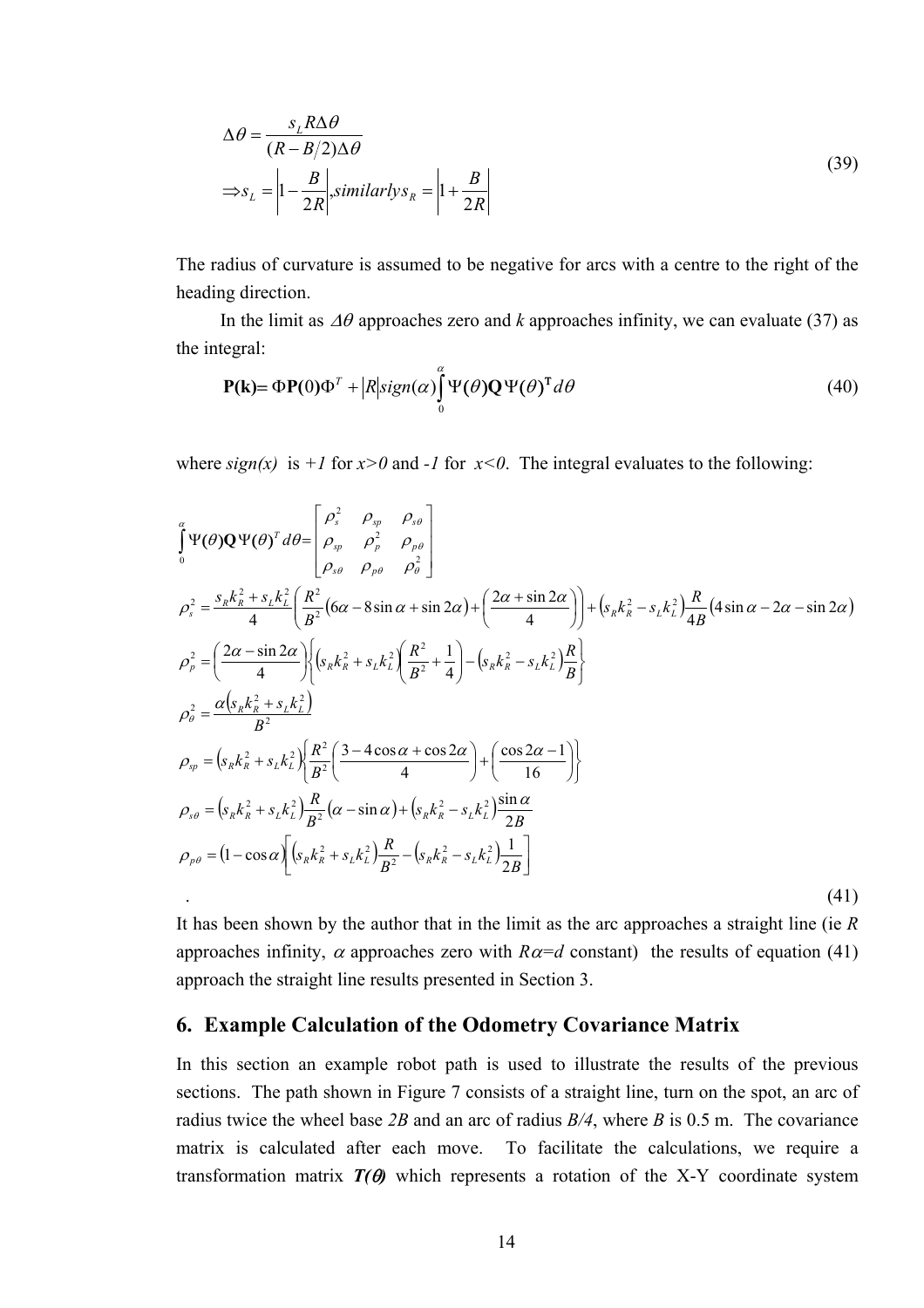through an angle  $\theta$ . Suppose we represent our robot position and orientation with **x**=*[x y*  $\theta$ *]<sup>T</sup>, then T(* $\theta$ *)* is given by:

$$
\mathbf{T}(\theta) = \begin{bmatrix} \cos \theta & -\sin \theta & 0 \\ \sin \theta & \cos \theta & 0 \\ 0 & 0 & 1 \end{bmatrix}
$$
 (42)

Note that the inverse and transpose of **T** are the equal.



**Figure 7 - Example robot path with (x,y) coordinates marked (in metres). The left and right wheel paths are shown dotted.**

The covariance matrix results presented in Sections 3 and 5 are with respect to tangential coordinates for lines and arcs. Therefore coordinates need to be rotated by  $-\theta$  to convert to X-Y cartesian coordinates, where  $\theta$  is the heading angle of the robot after the path segment. Thus if the covariance matrix  $P_{sp}$  is with respect to tangential coordinates, then the cartesian covariance matrix,  $P_{xy}$  is given by

$$
\mathbf{P}_{xy} = Cov[\mathbf{T}(-\theta)\mathbf{e}_{sp}(\mathbf{T}(-\theta)\mathbf{e}_{sp})^T] = Cov[\mathbf{T}(-\theta)\mathbf{e}_{sp}\mathbf{e}_{sp}^T\mathbf{T}(-\theta)^T] = \mathbf{T}(-\theta)\mathbf{P}_{sp}\mathbf{T}(-\theta)^T
$$
(43)

The results for straight line paths of Section 3 are summarised here in matrix form. The distance *d* is positive when moving in the direction of the robot and negative when the robot moves backwards. The covariance after the straight line move is the addition of the propagation of the initial covariance  $P_{sp}(0)$  and the contribution of noise along the path itself,  $Q_{\text{line}}(d)$ :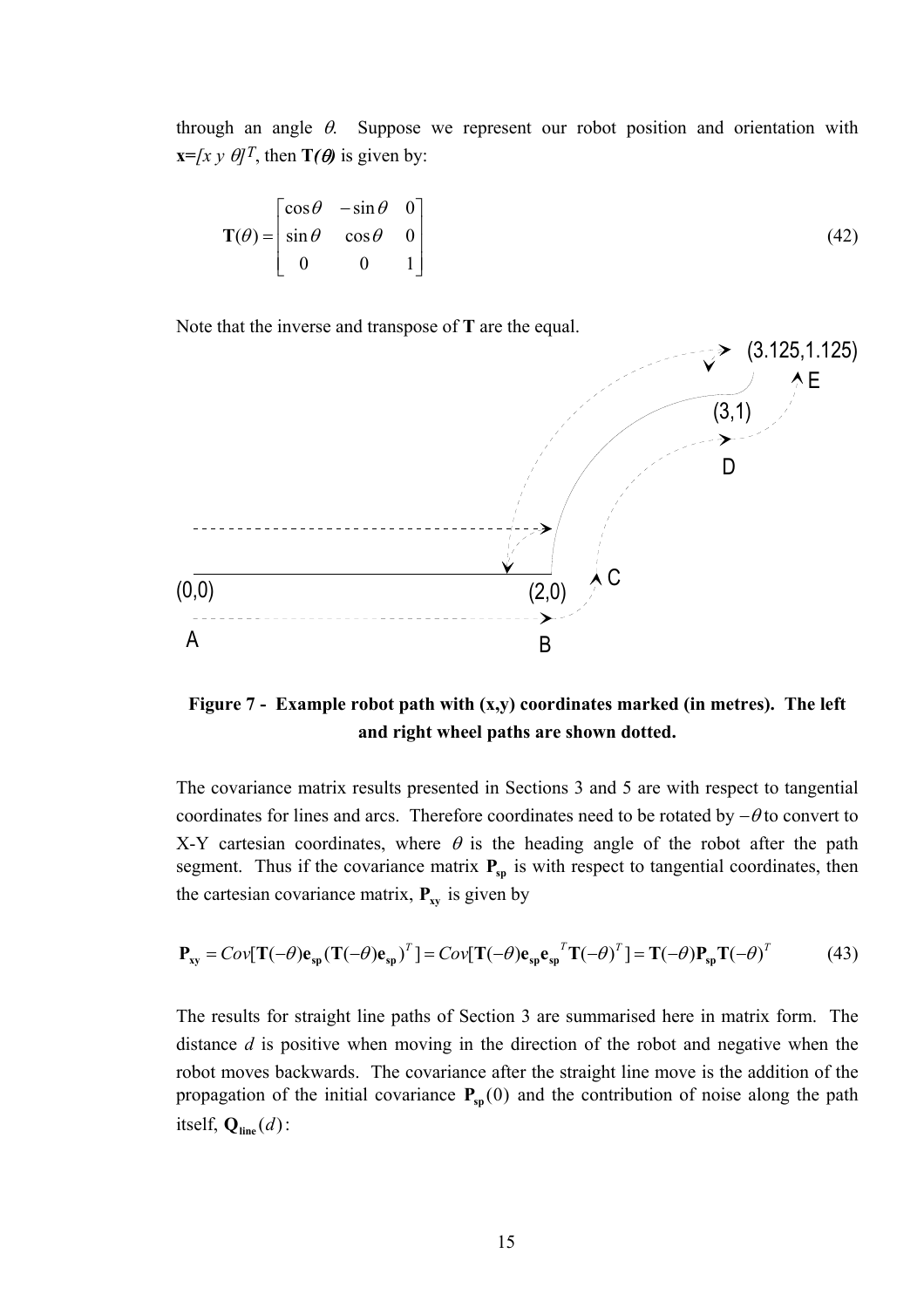$$
\mathbf{P}_{sp}(k) = \mathbf{\Phi}_{line}(d) \mathbf{P}_{sp}(0) \mathbf{\Phi}_{line}(d)^{T} + \mathbf{Q}_{line}(d)
$$
\nwhere  $\mathbf{\Phi}_{line}(d) = \begin{bmatrix} 1 & 0 & 0 \\ 0 & 1 & d \\ 0 & 0 & 1 \end{bmatrix}$  (44)  
\nand  $\mathbf{Q}_{line}(d) = |d| \begin{bmatrix} \frac{k_{R}^{2} + k_{L}^{2}}{4} & \frac{d(k_{R}^{2} - k_{L}^{2})}{4B} & \frac{(k_{R}^{2} - k_{L}^{2})}{2B} \\ \frac{d(k_{R}^{2} - k_{L}^{2})}{4B} & \frac{d^{2}(k_{R}^{2} + k_{L}^{2})}{3B^{2}} & \frac{d(k_{R}^{2} + k_{L}^{2})}{2B^{2}} \\ \frac{(k_{R}^{2} - k_{L}^{2})}{2B} & \frac{d(k_{R}^{2} + k_{L}^{2})}{2B^{2}} & \frac{k_{R}^{2} + k_{L}^{2}}{B^{2}} \end{bmatrix}$ 

The results are generated from MATLAB scripts which are included at the end of this section. Error ellipses are generated for X-Y errors at the end of each segment and due to the noise introduced along each segment and are plotted in Figures 8 and 9. Covariance matrices are symmetric and therefore, from linear algebra, can be diagonalised using an orthonormal basis (ie by changing coordinate system to these unity orthogonal vectors we achieve decoupling of the error contributions since their covariance matrix is diagonal). The basis vectors are the eigenvectors and these form the axes of the error ellipses. The lengths of the axes are the square root of the eigenvalues and correspond to standard deviations of the independent noise contribution in the direction of the eigenvector. For the purposes of displaying the results,only X-Y errors are shown.



**Figure 8 - Error Ellipses for each path segment and at the end of each segment.**   $k_L = k_R = 10^{-3} m^{\frac{1}{2}}$ , *B*=0.5 *m*.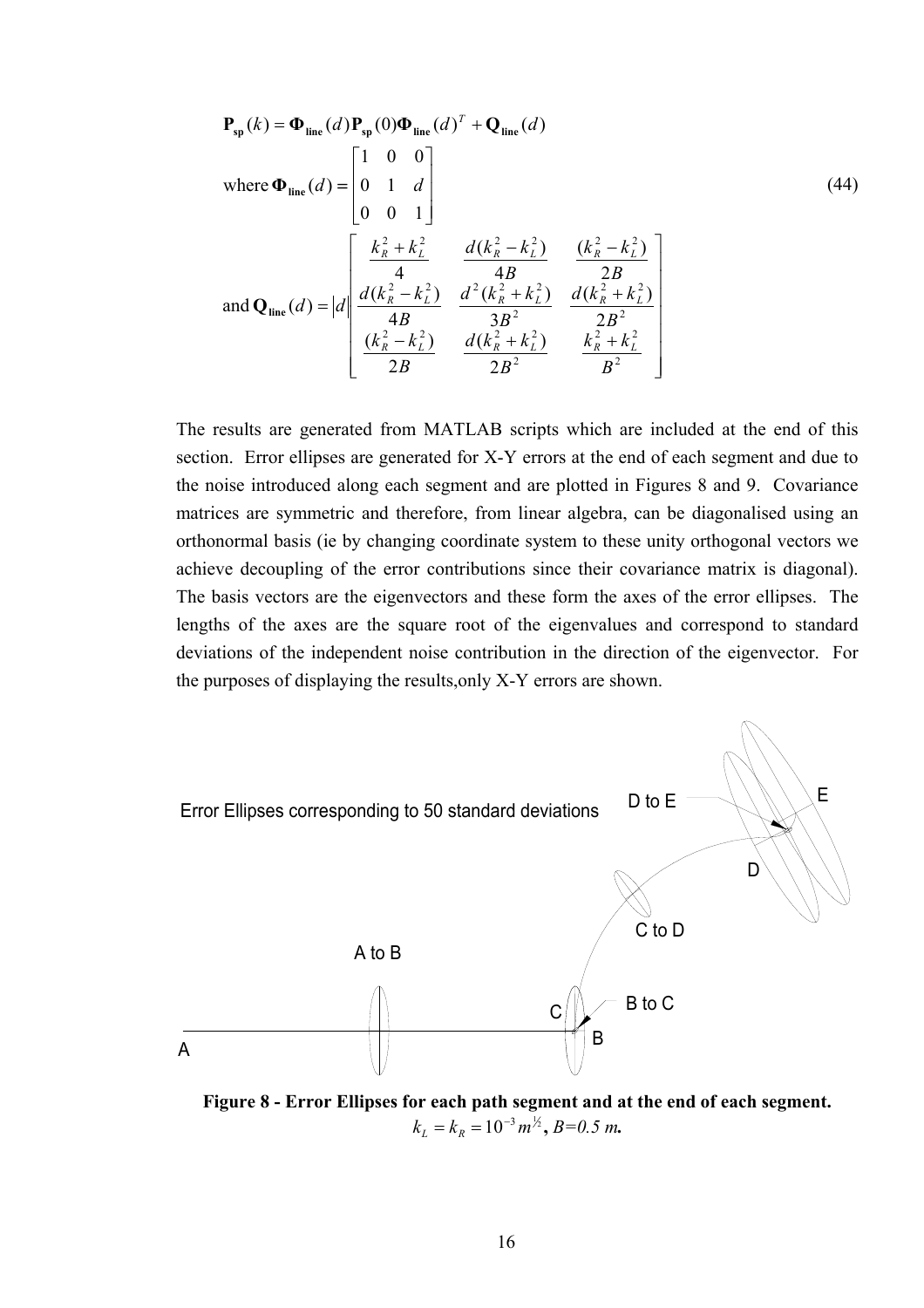

**Figure 9 - Error Ellipses for each path segment and at the end of each segment.**   $k_L = 10^{-3} m^{1/2}$   $k_R = 2 \times 10^{-3} m^{1/2}$   $B=0.5$  m.

Tables I and II list the covariance matrices corresponding to Figures 8 and 9.

| <b>IABLE I</b> $K_L = K_R = 10^{\circ} m^3$ , $B=0.5 m$ |                                                                             |  |  |
|---------------------------------------------------------|-----------------------------------------------------------------------------|--|--|
| Location                                                | $P_{xy}$                                                                    |  |  |
| $\mathbf{A}$                                            | $\boldsymbol{0}$<br>$\overline{0}$<br>$\boldsymbol{0}$                      |  |  |
|                                                         | $\begin{matrix} 0 & 0 & 0 \end{matrix}$                                     |  |  |
|                                                         | $\boldsymbol{0}$<br>$\mathbf{0}$<br>$\overline{0}$                          |  |  |
| A to B                                                  | $\lceil 0.01 \rceil$<br>$\overline{\phantom{0}}$<br>$\overline{\mathbf{0}}$ |  |  |
|                                                         | $10^{-4} \times$<br>0 .2133 .1600                                           |  |  |
|                                                         | .1600 .1600<br>$\boldsymbol{0}$                                             |  |  |
| B                                                       | $\lceil 0.01 \rceil$<br>$\overline{0}$<br>$\overline{\phantom{0}}$          |  |  |
|                                                         | $10^{-4} \times \begin{vmatrix} 0 & .2133 & .1600 \end{vmatrix}$            |  |  |
|                                                         | $.1600$ $.1600$<br>$\overline{\mathbf{0}}$                                  |  |  |
| B to C                                                  | $\begin{bmatrix} 0.0098 & 0.0062 \end{bmatrix}$<br>$\overline{\phantom{0}}$ |  |  |
|                                                         | $10^{-5} \times 0.0062$ 0.0098 0                                            |  |  |
|                                                         | $\overline{\mathbf{0}}$<br>.3142<br>$\boldsymbol{0}$                        |  |  |
| $\mathcal{C}$                                           | $\begin{bmatrix} 0.0110 & 0.0006 \end{bmatrix}$                             |  |  |
|                                                         | $10^{-4} \times 0.0006$ 0.2143 -0.1600                                      |  |  |
|                                                         | $\boldsymbol{0}$<br>$-0.1600$ .1914                                         |  |  |

**TABLE I**  $k_L = k_R = 10^{-3} m^{1/2}, B = 0.5 m$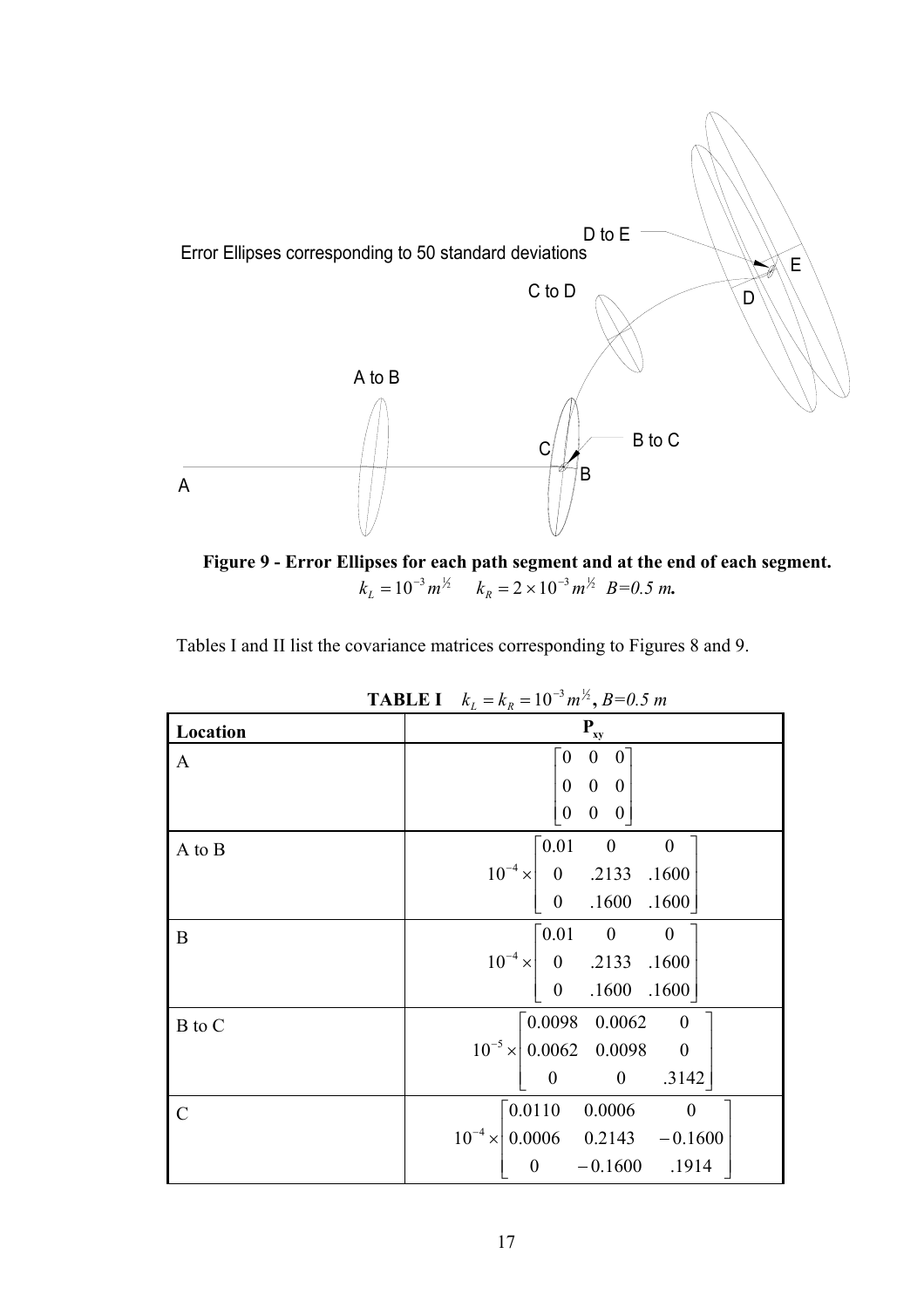| $C$ to $D$ | $10^{-4} \times \begin{bmatrix} 0.0346 & -.0375 & -0.0507 \\ 0.0006 & 0.0589 & 0.0750 \end{bmatrix}$                                        |
|------------|---------------------------------------------------------------------------------------------------------------------------------------------|
|            |                                                                                                                                             |
|            | 0.0750 0.1257<br>$\overline{\mathbf{0}}$                                                                                                    |
| D          | $\begin{array}{ c ccccc } \hline &0.2370&-0.3883&-0.2421\\ \hline 10^{-4}\times &-0.3883&0.7846&0.4264\\ -0.2421&0.4264&0.3171 \end{array}$ |
|            |                                                                                                                                             |
|            |                                                                                                                                             |
| $D$ to $E$ | $\begin{bmatrix} 0.0074 & 0.0047 & 0 \end{bmatrix}$                                                                                         |
|            | $10^{-5} \times 0.0047$ 0.0123 -0.0393                                                                                                      |
|            | $-0.0393$ 0.3142<br>$\overline{0}$                                                                                                          |
| E          | $10^{-4} \times \begin{bmatrix} 0.3032 & -0.4763 & 0.2817 \\ -0.4763 & 0.8974 & -0.4700 \\ 0.2817 & -0.4700 & 0.3485 \end{bmatrix}$         |
|            |                                                                                                                                             |
|            |                                                                                                                                             |

| TADLE II      | $\kappa_L = 10$ $m^2$ $\kappa_R = 2 \times 10$ $m^3$ , $D = 0.3$ m                                                                                                |
|---------------|-------------------------------------------------------------------------------------------------------------------------------------------------------------------|
| Location      | $\mathbf{P}_{\textrm{xy}}$                                                                                                                                        |
| $\mathbf{A}$  | $\bar{0}$<br>$\boldsymbol{0}$<br>$\overline{0}$<br>$0 \quad 0$<br>$\boldsymbol{0}$<br>$\mathbf{0}$<br>$\boldsymbol{0}$<br>$\overline{0}$                          |
| A to B        | 0.0250<br>0.0600<br>0.0600<br>$10^{-3} \times 0.0600$ 0.5333 0.4000<br>$0.0600 \quad 0.4000$<br>0.4000                                                            |
| $\bf{B}$      | $\mathbf{0}$<br>$\mathbf{0}$<br>$\lceil 0.01 \rceil$<br>$ 10^{-4} \times   0$ .2133 .1600<br>$0$ .1600 .1600                                                      |
| B to C        | $0.0245$ 0.0156<br>$-0.0750$<br>$10^{-5} \times \begin{array}{ l} 0.0156 & 0.0245 & -0.0750 \end{array}$<br>$-0.0750 -0.0750 0.7854$                              |
| $\mathcal{C}$ | $10^{-4} \times \begin{bmatrix} 0.0275 & 0.0616 & -0.0675 \\ 0.0616 & 0.5358 & -0.4075 \end{bmatrix}$<br>$-0.0675$ $-0.4075$ 0.4785                               |
| $C$ to $D$    | $\begin{bmatrix} 0.0614 & -0.0797 & -0.0795 \end{bmatrix}$<br>$10^{-4} \times \begin{vmatrix} -0.0797 & 0.1694 & 0.1875 \end{vmatrix}$<br>$-0.0795$ 0.1875 0.2670 |
| D             | $0.0432 - 0.0837 - 0.0002$<br>$10^{-3} \times \begin{vmatrix} -0.0837 & 0.1999 & 0.1074 \\ -0.0491 & 0.1074 & 0.0746 \end{vmatrix}$                               |

|  | <b>TABLE II</b> $k_L = 10^{-3} m^{\frac{1}{2}}$ $k_R = 2 \times 10^{-3} m^{\frac{1}{2}}$ , $B = 0.5 m$ |  |  |
|--|--------------------------------------------------------------------------------------------------------|--|--|
|--|--------------------------------------------------------------------------------------------------------|--|--|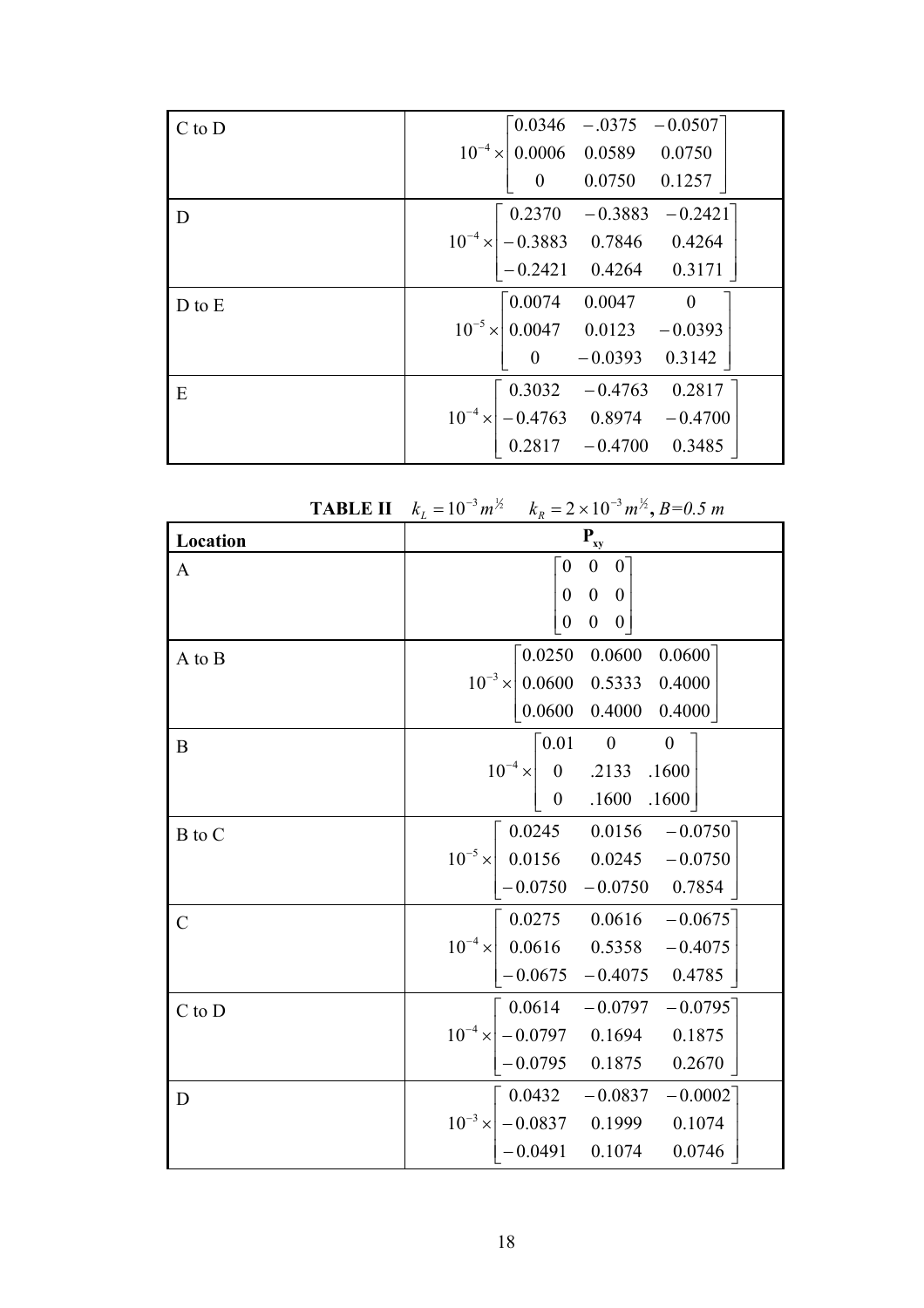| $D$ to $E$ |                                                                                                                                                          |
|------------|----------------------------------------------------------------------------------------------------------------------------------------------------------|
|            | $10^{-4} \times \begin{bmatrix} 0.0013 & 0.0015 & -0.0056 \\ 0.0015 & 0.0043 & -0.0184 \end{bmatrix}$                                                    |
|            | $\begin{vmatrix} -0.0056 & -0.0184 & 0.1021 \end{vmatrix}$                                                                                               |
| E          | $\begin{array}{c cc}\n\hline\n0.0568 & -0.1042 & 0.0578 \\ \hline\n10^{-3} \times \begin{vmatrix} -0.1042 & 0.2283 & -0.1185 \end{vmatrix}\n\end{array}$ |
|            |                                                                                                                                                          |
|            | $\begin{vmatrix} 0.0578 & -0.1185 & 0.0848 \end{vmatrix}$                                                                                                |

Shown below is a MATLAB script RUN.M and functions to evaluate the covariance matrices. Output from RUN.M is also shown for different sets of *kl* and *kr*.

```
;******** start of RUN.M ****** denotes the dr =ra to dr(-1, a, B);
k = 1e-3 P = \text{arc cov}(P, d1, dr, kt, kr, B)kr = 2e-3 angle = angle + a;
B = 0.5 Pxy = T(-angle)*P*T(-angle)'
d = 2 [V,D] = eig(Pxy(1:2, 1:2))
angle = 0 sqrtD=sqrt(D)Pdiff = arc_{cov(zeros(3,3), dl, dr, kl, kr, B)};
                                         Pdiffxy = T(-angle)*Pdiff*T(-angle)'P = zeros(3,3);P = line cov(P, kl, kr, B, d);\% [V,D] = eig(P) [V,D] = eig(Pdiffxy(1:2, 1:2))
Pxy = P sqrtD=sqrt(D)[V,D] = eig(Pxy(1:2, 1:2))sqrt(D)=sqrt(D)a = \pi i/2;
a = \frac{pi}{2}; dl= ra_to_dl(0.125, a, B);
dl= ra_to_dl(1e-6, pi/2, B); dr =ra_to_dr(0.125, a, B);
dr =ra_to_dr(1e-6, pi/2, B); P = \text{arc} \text{ cov}(P, \text{dl}, \text{dr}, \text{kl}, \text{kr}, B);P = arc cov(P, dl, dr, kl, kr, B);angle = angle + a;
                                         angle = angle + a;
                                         Pxy = T(-angle)*P*T(-angle)'Pxy = T(-angle)*P*T(-angle)' [V,D] = eig(Pxy(1:2, 1:2))
[V,D] = eig(Pxy(1:2, 1:2))sqrtD=sqrt(D) 
                                         sqrtD=sqrt(D) 
                                         Pdiff = arc cov(zeros(3,3), dl, dr, kl, kr, B);
Pdiff = arc_{cov}(zeros(3,3), \, dl, \, dr, \, kl, \, kr, \, B); Pdiffxy = T(\text{-angle})^*Pdiff*T(-angle)'
Pdiffxy = T(-angle)*Pdiff*T(-angle)' [V,D] = eig(Pdiffxy(1:2, 1:2))[V,D] = eig(Pdiffxy(1:2, 1:2)) sqrtD=sqrt(D)sqrtD=sqrt(D) 
                                         ;************ end of RUN.M ************* 
a=-pi/2; function Transf=t(theta); 
dl= ra to dl(-1, a, B);
```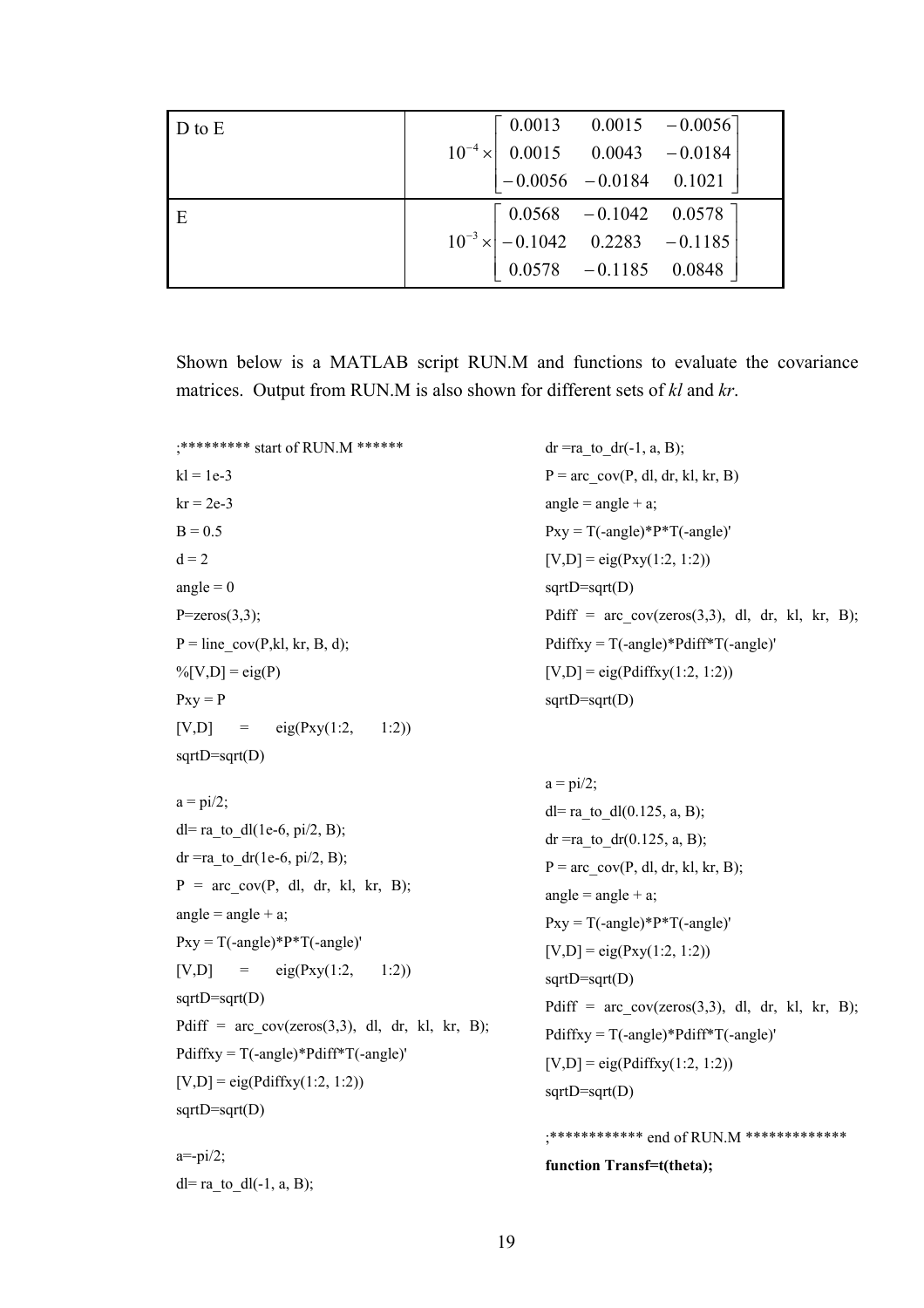Transf = eye(3); kRsr =  $abs(B*dr/(dr-dI)*kr*kr)$ ; Transf(1,1) = cos(theta);<br> $kRsl = abs(B*dl/(dr-dl)*kl*kl);$  $Transf(2,1) = sin(theta);$  ksum = kRsr + kRsl;  $Transf(1,2) = -Transf(2,1);$  kdiff = kRsr - kRsl;  $Transf(2,2) = Transf(1,1);$ ;\*\*\*\*\*\*\*\*\*\*\*\*\*\*\*\*\*\*\*\*\*\*\*\*\*\*\*\*\*\*\*\*\*\*\*\* function P=line\_cov(P, kl, kr, B, d); % function P=line\_cov(P, kl, kr, B, d);  $C=eye(3);$  $kl2 = kl*kl;$  $kr2 = kr*kr;$  $C(1,1) = d*(kl2+kr2)/4;$  $C(1,2) = d^{2*}(kr2 - kl2)/4/B;$  $C(1,3) = d*(kr2-kl2)/2/B;$   $C(2,1) = C(1,2);$  $C(2,1) = C(1,2);$  $C(2,2) = d^{3*}(k2+kr2)/3/B/B;$  $C(2,3) = d^{2}*(kr2+kl2)/2/B/B;$  $C(3,1) = C(1,3);$  $C(3,2) = C(2,3);$ <br> $C(3,1) = C(1,3);$  $C(3,3) = d*(kl2+kr2)/B/B;$   $C(3,2) = C(2,3);$ 

phi=eye(3);  $P = phi*P * phi'+C;$  end

**function P=arc\_cov(P, dl, dr, kl, kr, B);** Phi=eye(3); %function  $P=arc\_cov(P, dl, dr, kl, kr, B);$   $Phi(2,2)=cos(a);$ % update covariance matrix P for arc of left  $\text{Phi}(1,1)=\text{Phi}(2,2);$ distance dl, and right dr  $Phi(1,2) = sin(a);$ % with robot parameters kl, kr, B wheel base  $Phi(1,3) = R*(1-\cos(a));$ % Assumes that P is in tangential coordinates and Phi(2,1) =  $-sin(a)$ ; is left in tangential  $Phi(2,3) = R^*sin(a);$ % coordinates on return  $P = Phi * P * Phi' + C$ ;

 $C(1,1)$  = ksum\*R\*R/B/B\*(3\*a/2- $2*\sin(a)+\sin(2*a)/4)+k\sin(4*(a/2+\sin(2*a)/4) +$ kdiff\*R/B\*(sin(a)-a/2-sin(2\*a)/4);  $C(1,2)$  = ksum\*(R\*R/B/B\*(3-4\*cos(a)+cos(2\*a))/4+(cos(2\*a)- 1)/16)+kdiff\*R/4/B\*(2\*cos(a)-cos(2\*a)-1);  $C(1,3)$  = ksum\*R/B/B\*(a $sin(a)$ )+kdiff\* $sin(a)/2/B$ ;  $C(2,2)$  = (a/2- $\sin(2^*a)/4$ <sup>\*</sup>(ksum<sup>\*</sup>(R\*R/B/B+0.25)-kdiff<sup>\*</sup>R/B);  $C(2,3) =$  (ksum\*R/B/B-kdiff/2/B)\*(1 $cos(a)$ ;  $C(3,3) = ksum/B/B* a;$ phi(2,3) = d; if  $(a < 0)$  C = -1  $^*$  C;

% propagate P

 $C=eye(3);$  **function dl = ra\_to\_dl(R, a, B);**  $R = B^*(dr + dl)/2/(dr - dl);$  % % % % where  $dl = ra$  to  $dl(R, a, B);$ a = (dr-dl)/B; %converts radius and angle to left distance dl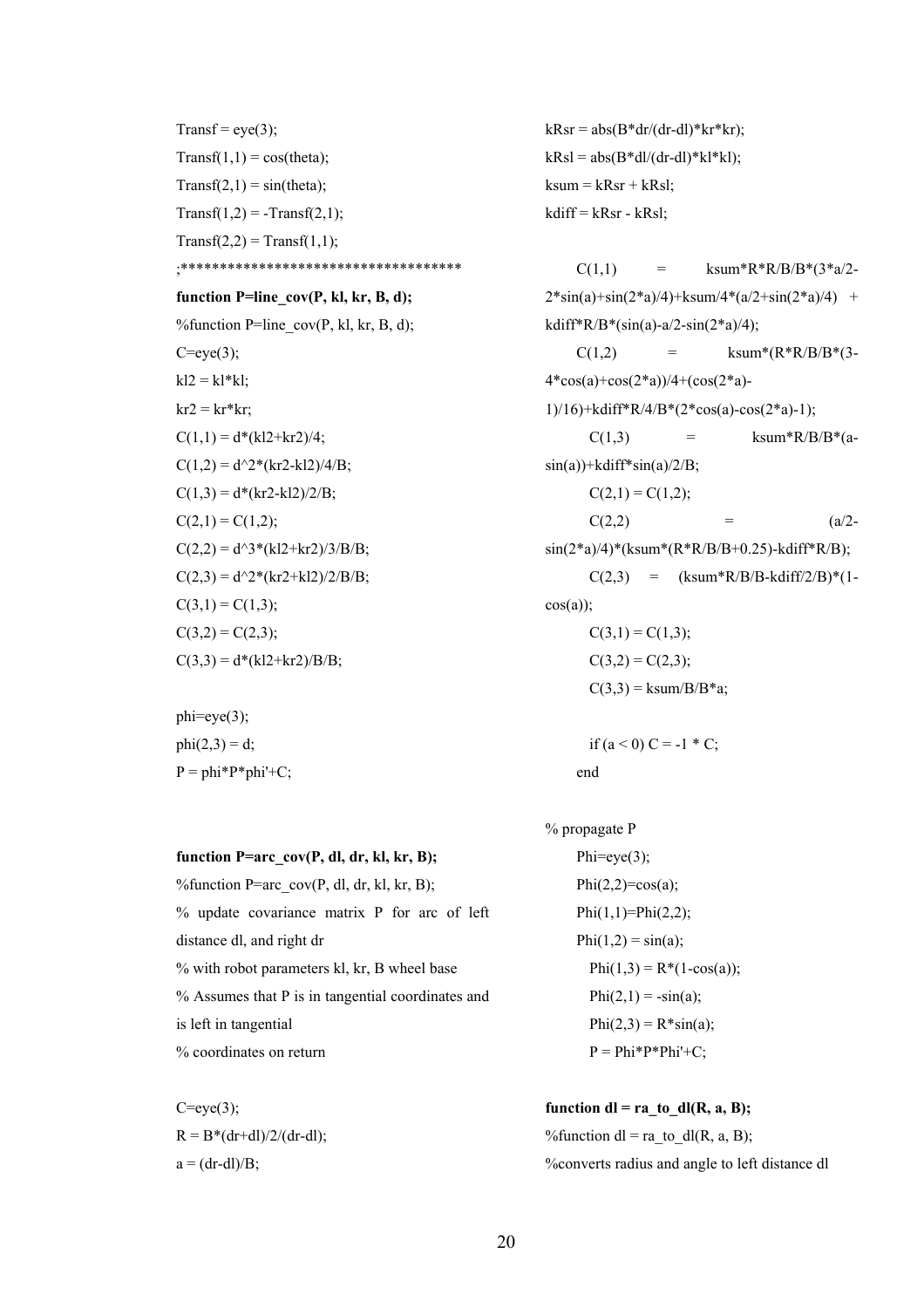| $dl = a*(2*R-B)/2;$                            |        | 0.0010                 | 0                          |           |
|------------------------------------------------|--------|------------------------|----------------------------|-----------|
|                                                |        | 0                      | 0.0046                     |           |
| function $dr = ra_to/dr(R, a, B);$             |        | Pdiffxy = $1.0e-005$ * |                            |           |
| % function $dr = ra_to/dr(R, a)$ ;             |        | 0.0098                 | 0.0062                     | 0.0000    |
| %converts radius and angle to left distance dr |        |                        | $0.0062$ $0.0098$          | $-0.0000$ |
| $dr = a*(2*R+B)/2;$                            |        | 0.0000                 | $-0.0000$                  | 0.3142    |
|                                                |        | $V =$                  |                            |           |
| ;*********** Results from running RUN.M        |        |                        | $0.7071$ $0.7071$          |           |
| run                                            |        | $-0.7071$              | 0.7071                     |           |
| $k1 = 1.0000e-003$                             |        |                        |                            |           |
| $kr = 1.0000e-003$                             |        | $D = 1.0e-006$ *       |                            |           |
| $B = 0.5000$                                   |        | 0.0357                 | 0                          |           |
| $d =$<br>2                                     |        | 0                      | 0.1607                     |           |
| angle = $0$                                    |        | $sqrt{1.0e-003}$ *     |                            |           |
| Pxy = $1.0e-004$ *                             |        | 0.1889                 | 0                          |           |
| 0.0100<br>$\mathbf 0$                          | 0      | 0                      | 0.4008                     |           |
| 0.2133<br>0                                    | 0.1600 | $P = 1.0e-004$ *       |                            |           |
| $\mathsf{O}$<br>0.1600                         | 0.1600 |                        | $0.2370 - 0.3883$          | $-0.2421$ |
| $V =$                                          |        |                        | $-0.3883$ 0.7846           | 0.4264    |
| 1<br>0                                         |        |                        | $-0.2421$ 0.4264           | 0.3171    |
| 0<br>$\mathbf{1}$                              |        | $Pxy = 1.0e-004$ *     |                            |           |
| $D = 1.0e-004$ *                               |        |                        | $0.2370 -0.3883 -0.2421$   |           |
| 0.0100<br>0                                    |        |                        | $-0.3883$ 0.7846 0.4264    |           |
| 0.2133<br>0                                    |        | $-0.2421$              | 0.4264                     | 0.3171    |
| $sqrt{D}$ =                                    |        | $V =$                  |                            |           |
| 0.0010<br>$\overline{\mathbf{0}}$              |        |                        | $0.8878 - 0.4603$          |           |
| 0 0.0046                                       |        |                        | $0.4603$ 0.8878            |           |
| $Pxy = 1.0e-004$ *                             |        | $D = 1.0e-004$ *       |                            |           |
| $0.0110$ $0.0006$ $0.0000$                     |        |                        | $0.0357$ 0                 |           |
| $0.0006$ $0.2143$ $-0.1600$                    |        |                        | 0 0.9859                   |           |
| $0.0000 - 0.1600 0.1914$                       |        | $sqrt{D}$ =            |                            |           |
| $V =$                                          |        |                        | $0.0019$ 0                 |           |
| 1.0000 0.0031                                  |        |                        | 0 0.0099                   |           |
| $-0.0031$ 1.0000                               |        | Pdiffxy = $1.0e-004$ * |                            |           |
| $D = 1.0e-004$ *                               |        |                        | $0.0346 - 0.0375 - 0.0507$ |           |
| $0.0110$ 0                                     |        |                        | $-0.0375$ 0.0589 0.0750    |           |
| 0 0.2143                                       |        |                        | $-0.0507$ 0.0750           | 0.1257    |
| $sqrt{p} =$                                    |        | $V =$                  |                            |           |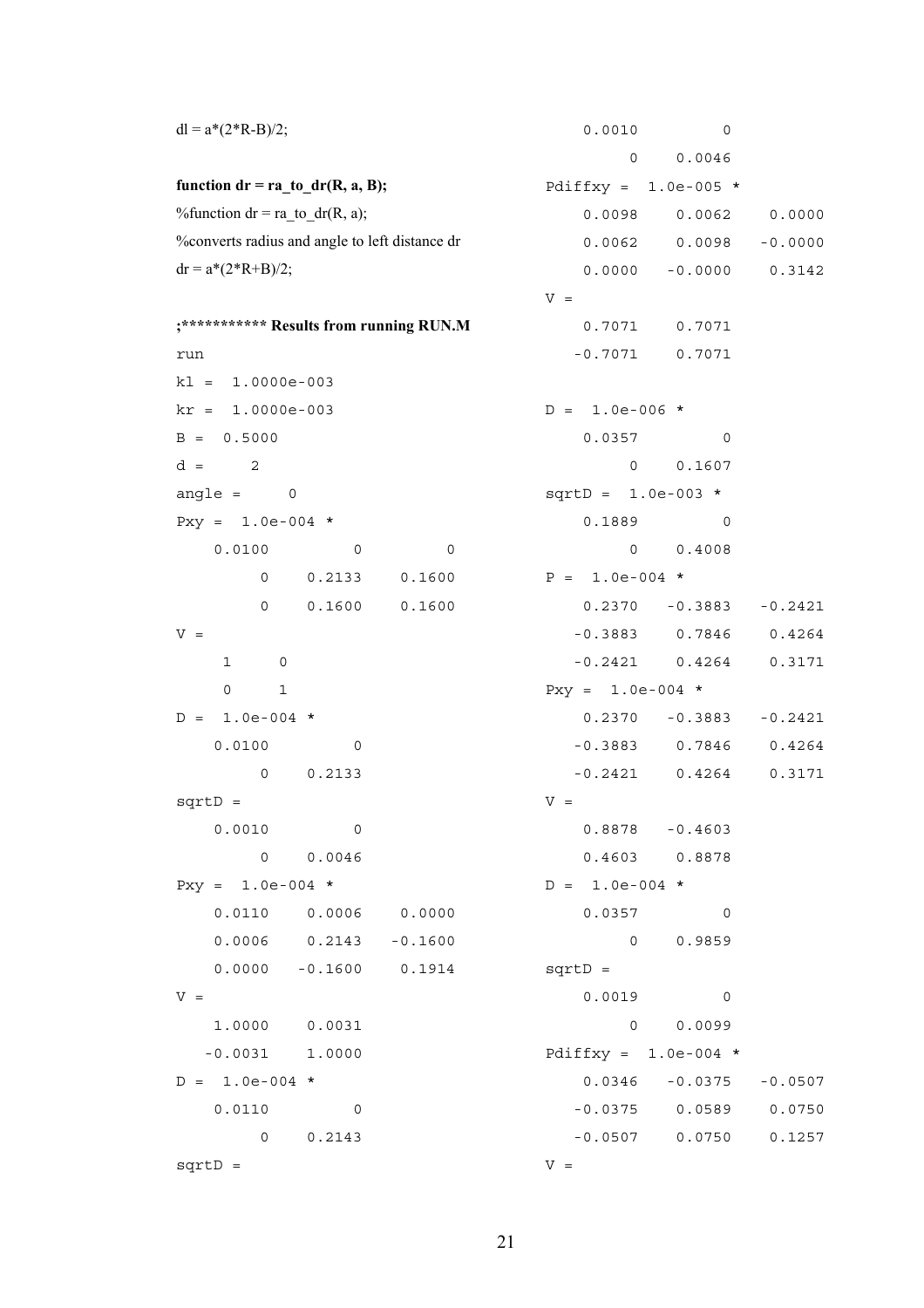$0.8089 - 0.5879$  B = 0.5000  $0.5879$  0.8089 d = 2  $D = 1.0e-005$  \* angle = 0  $0.0731$  0 Pxy = 1.0e-003 \* 0 0.0029 V =  $Pxy = 1.0e-004$  \* 0.9849 0.1733 0.3032 -0.4763 0.2817 -0.1733 0.9849  $-0.4763$  0.8974  $-0.4700$  D = 1.0e-003 \* 0.2817 -0.4700 0.3485 0.0046 0  $V = 0$  0.2858 0.8744 - 0.4852 sqrtD = 0.4852 0.8744 0.0021 0  $D = 1.0e-003$  \* 0 0.0169 0.0039 0 Pxy = 1.0e-003 \* 0 0.0108 V = Pdiffxy =  $1.0e-005$  \*  $-0.9844$   $-0.1760$  0.0074 0.0047 -0.0000 0.1760 -0.9844  $0.0047$  0.0123 -0.0393 D = 1.0e-003 \* -0.0000 -0.0393 0.3142 0.0056 0  $V = 0$  0.2873 0.8555 0.5178 sqrtD = -0.5178 0.8555 0.0024 0  $D = 1.0e-006$  \* 0 0.0170 0.0453 0 Pdiffxy = 1.0e-004 \*  $0 \t 0.3887$  V = <sup>-</sup> diary 0.7071 0.7071  $-$  run  $-0.7071$   $0.7071$  $k = 1.0000e-003$   $D = 1.0e-005$  \*  $kr = 0.0050$  0.0464 0

 0 0.8616 0.0130 0.0480 0.0480 sqrtD = 0.0480 0.2773 0.2080 0.0009 0 0.0480 0.2080 0.2080 0 0.1162 0.0143 0.0488 -0.0540 sqrtD = 0.0488 0.2786 -0.2140 0.0020 0 -0.0540 -0.2140 0.2488 0 0.1511 0.0128 0.0081 -0.0600  $sqrt{10} = 1.0e-003$  \* 0.0081 0.0128 -0.0600  $0.2128$  0 0 -0.0600 -0.0600 0.4084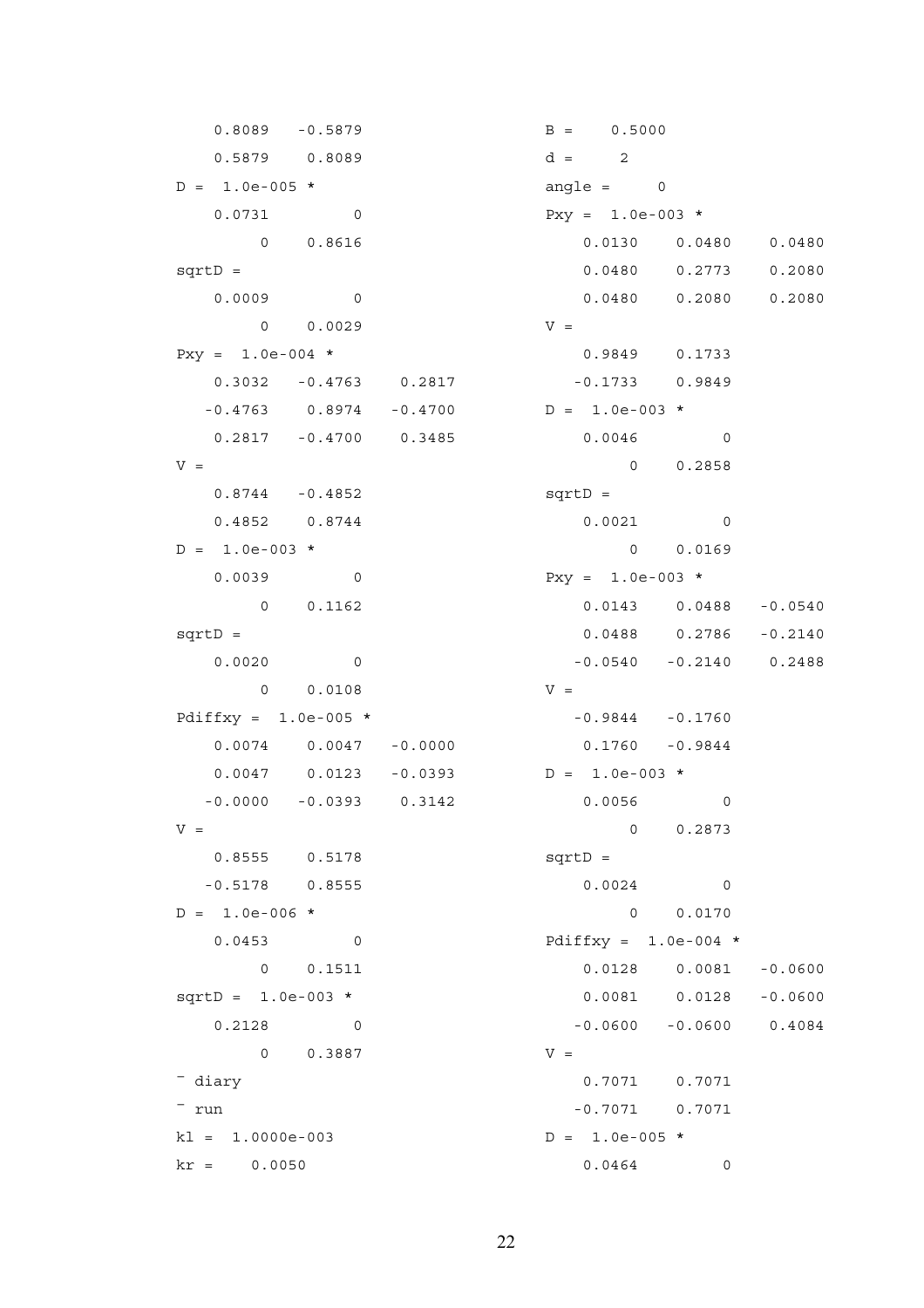0 0.2089 0.0003 -0.0006 0.0004  $sqrt{V}$  =  $V =$  $0.0007$  0 0  $-0.9194$  0.3932  $0 \qquad 0.0014$  -0.3932 -0.9194  $P =$   $D =$  0.0002 -0.0004 -0.0002 0.0000 0  $-0.0004$  0.0010 0.0006 0 0.0014 -0.0002 0.0006 0.0004 sqrtD =  $Pxy = 0.0053$  0 0.0002 -0.0004 -0.0002 0 0.0376 -0.0004 0.0010 0.0006 Pdiffxy = 1.0e-004 \* -0.0002 0.0006 0.0004 0.0052 0.0089 -0.0450  $V =$  0.0089 0.0257 -0.1196 0.9322 -0.3619 -0.0450 -0.1196 0.5969  $0.3619$   $0.9322$   $V =$  $D =$  0.9370 0.3492 0.0000 0 -0.3492 0.9370 0 0.0012  $D = 1.0e-005$  \*  $sqrt{D} = 0.0183$  0  $0.0051$  0 0.2905  $0 \t 0.0347$  sqrtD =  $Pdiffxy = 0.0004$  0 1.0e-003 \* 0 0.0017  $0.0249$  -0.0375 -0.0282  $-$  quit -0.0375 0.0942 0.0975 5091 flops.  $-0.0282$   $0.0975$   $0.1257$   $\frac{1}{2}$   $\frac{1}{2}$   $\frac{1}{2}$   $\frac{1}{2}$   $\frac{1}{2}$   $\frac{1}{2}$   $\frac{1}{2}$   $\frac{1}{2}$   $\frac{1}{2}$   $\frac{1}{2}$   $\frac{1}{2}$   $\frac{1}{2}$   $\frac{1}{2}$   $\frac{1}{2}$   $\frac{1}{2}$   $\frac{1}{2}$   $\frac{1}{2}$   $\frac{1}{2}$   $\frac{1}{2}$   $\frac$  $V =$  kl = 1.0000e-003 0.9162 -0.4007 kr = 0.0020  $0.4007$  0.9162 B = 0.5000  $D = 1.0e-003$  \*  $d = 2$ 0.0085 0 angle = 0 0 0.1106 Pxy = 1.0e-004 \* sqrtD = 0.0250 0.0600 0.0600 0.0600 0.0600 0.0600 0.0600 0.0600 0.0600 0.0600 0.0600 0.0600 0.0600 0.0600 0.060 0.0029 0 0.0600 0.5333 0.4000 0 0.0105 0.0600 0.4000 0.4000  $Pxy = V$  0.0002 -0.0005 0.0003 0.9933 0.1157  $-0.0005$  0.0012  $-0.0006$   $-0.1157$  0.9933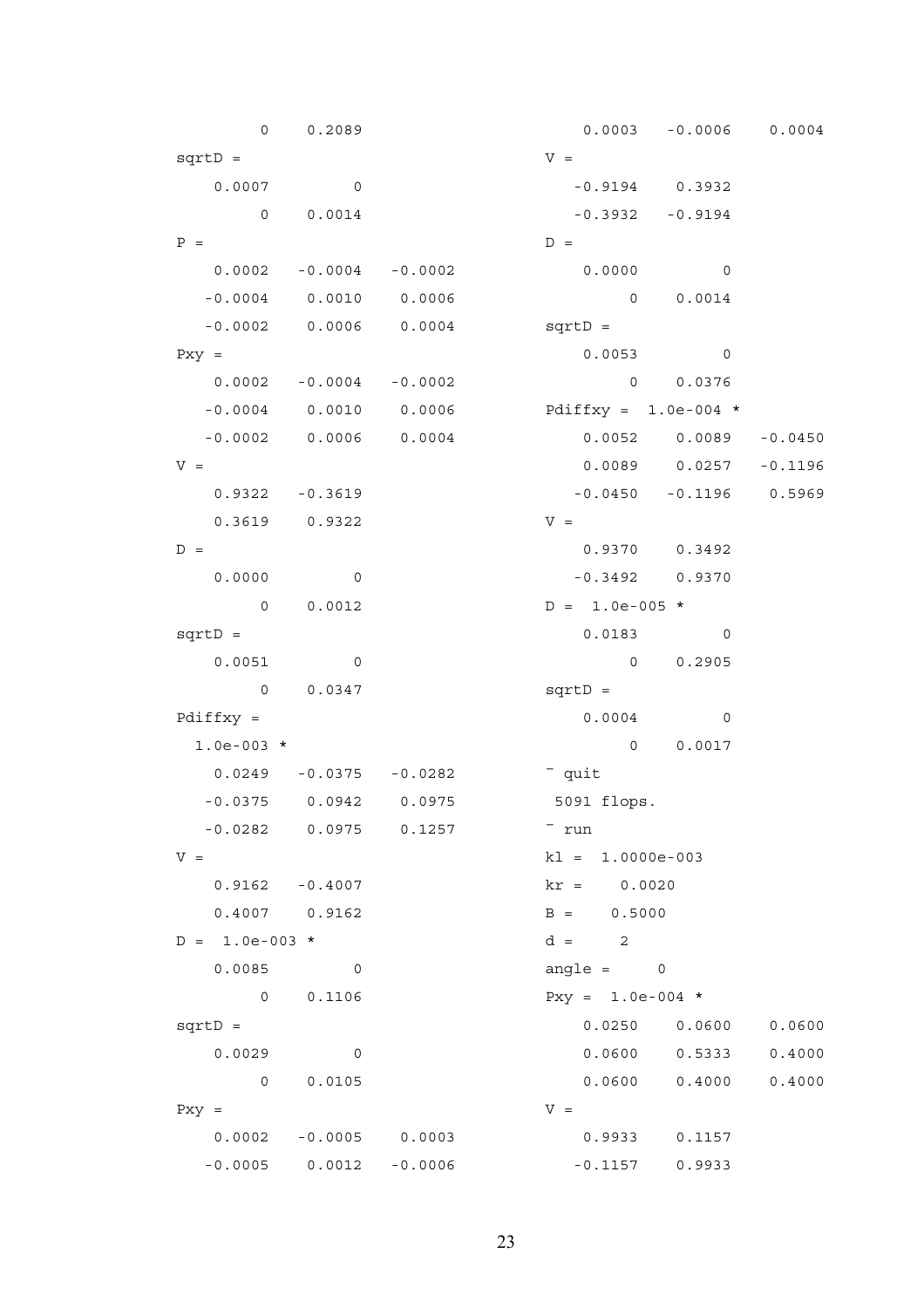$D = 1.0e-004$  \* 0.0432 -0.0837 -0.0491 0.0180 0 0 -0.0837 0.1999 0.1074 0 0.5403 -0.0491 0.1074 0.0746  $sqrt{V}$  =  $0.0013$  0 -0.9174 0.3979  $0 \t 0.0074$  -0.3979 -0.9174  $Pxy = 1.0e-004$  \*  $D = 1.0e-003$  \* 0.0275 0.0616 -0.0675 0.0070 0 0.0616 0.5358 -0.4075 0 0.2362 -0.0675 -0.4075 0.4785 sqrtD =  $V = 0.0026$  0 0.9929 0.1185 0 0.0154 -0.1185 0.9929 Pdiffxy = 1.0e-004 \*  $D = 1.0e-004$  \* 0.0614 -0.0797 -0.0795 0.0201 0 -0.0797 0.1694 0.1875 0 0.5431 -0.0795 0.1875 0.2670  $sqrt{V}$  =  $V$  = 0.0014 0 0.8834 -0.4686 0 0.0074 0.4686 0.8834 Pdiffxy =  $D = 1.0e-004$  \* 1.0e-005 \* 0.0191 0 0.0245 0.0156 -0.0750 0 0.2116 0.0156 0.0245 -0.0750 sqrtD = -0.0750 -0.0750 0.7854 0.0014 0  $V = 0$  0.0046 0.7071 0.7071 Pxy = 1.0e-003 \* -0.7071 0.7071 0.0568 -0.1042 0.0578  $D = 1.0e-006$  \*  $-0.1042$  0.2283 -0.1185 0.0892 0 0.0578 -0.1185 0.0848  $0 \t 0.4017$  V =  $sqrt{10} = 1.0e-003$  \*  $-0.9042$  0.4270  $0.2986$  0 0  $-0.4270$   $-0.9042$ 0 0.6338  $D = 1.0e-003$  \*  $P = 1.0e-003$  \* 0.0076 0 0.0432 -0.0837 -0.0491 0 0.2775 -0.0837 0.1999 0.1074 sqrtD = -0.0491 0.1074 0.0746 0.0028 0  $Pxy = 1.0e-003$  \* 0 0.0167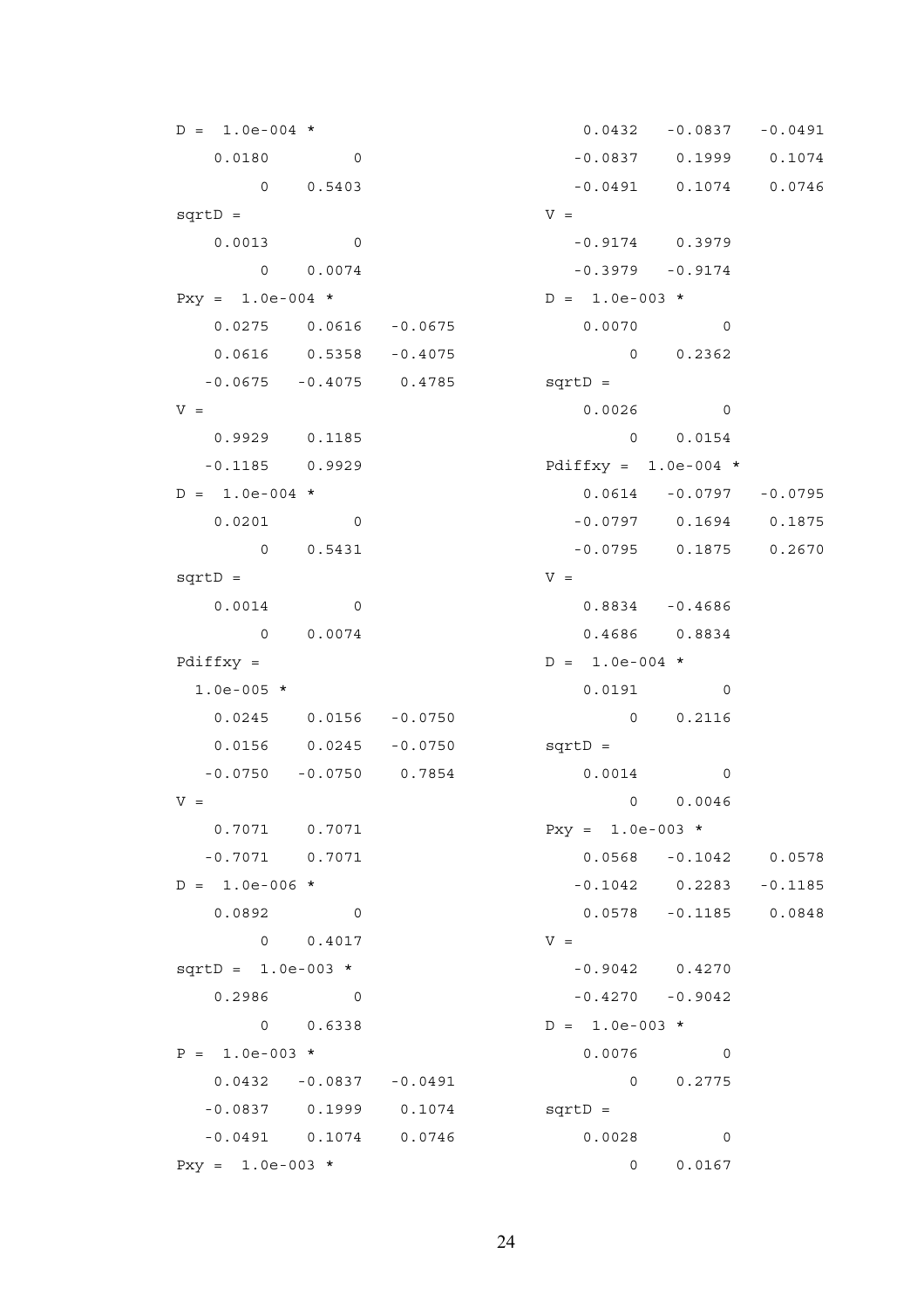```
D = 1.0e-006 *
Pdiffxy = 1.0e-004 * 0.0651 0
   0.0013 0.0015 -0.0056 0 0.4928 
  0.0015  0.0043  -0.0184   sqrtD = 1.0e-003 *
  -0.0056 -0.0184 0.1021 0.2551 0 
V = 0 0.7020
  0.9224 0.3861 quit
 -0.3861  0.9224  2622 flops.
```
## **7. Simulation Results**

 $\overline{a}$ 

Monte-Carlo simulations studies have been performed on the odometry error covariance estimation results for two main reasons. Firstly, there are approximations involved in the derivation of the results and the simulations will be able to verify that the approximations are reasonable. Secondly, the errors need to be eliminated from the theoretical derivations and the simulation can verify the correctness of the derivations.

The simulation studies read a configuration file which specifies the left and right wheel movements defining the path, the wheel base *B*, the wheel noise constants  $k_L$  and  $k_R$ and the sample frequency of the odometry position update. A noise free path is calculated first to determine the end point position and orientation. Statistics are calculated for errors in end points of paths where measurement noise is added to the wheel measurements on each sample. The error covariance matrix for all the samples is calculated and printed. Also the mean of the errors is calculated to determine any bias that has been introduced. A convenient form of the covariance matrix is also used whereby the square root of diagonal elements and the correlation coefficient of diagonal elements<sup>3</sup> are displayed. This allows easy comparison of the simulation results and theoretical results.

An example output file corresponding to Figure 8 follows:

```
SampleRate=200.000000, B=0.500000, kl=0.001000, kr= 0.001000, 
MonteCarloRuns= 10000 
     time Leftdist Rightdist: 
    0.000000 0.000000 0.000000 
    2.000000 2.000000 2.000000 
    3.000000 1.607300 2.392700 
    4.000000 3.570800 3.570800 
    5.000000 3.374450 4.159850
```
<span id="page-24-0"></span><sup>&</sup>lt;sup>3</sup> The correlation coefficient is  $\frac{\sigma_i}{\sqrt{2}}$ σ σ *ij i j*  $\frac{y}{2}$  and lies between -1 and +1.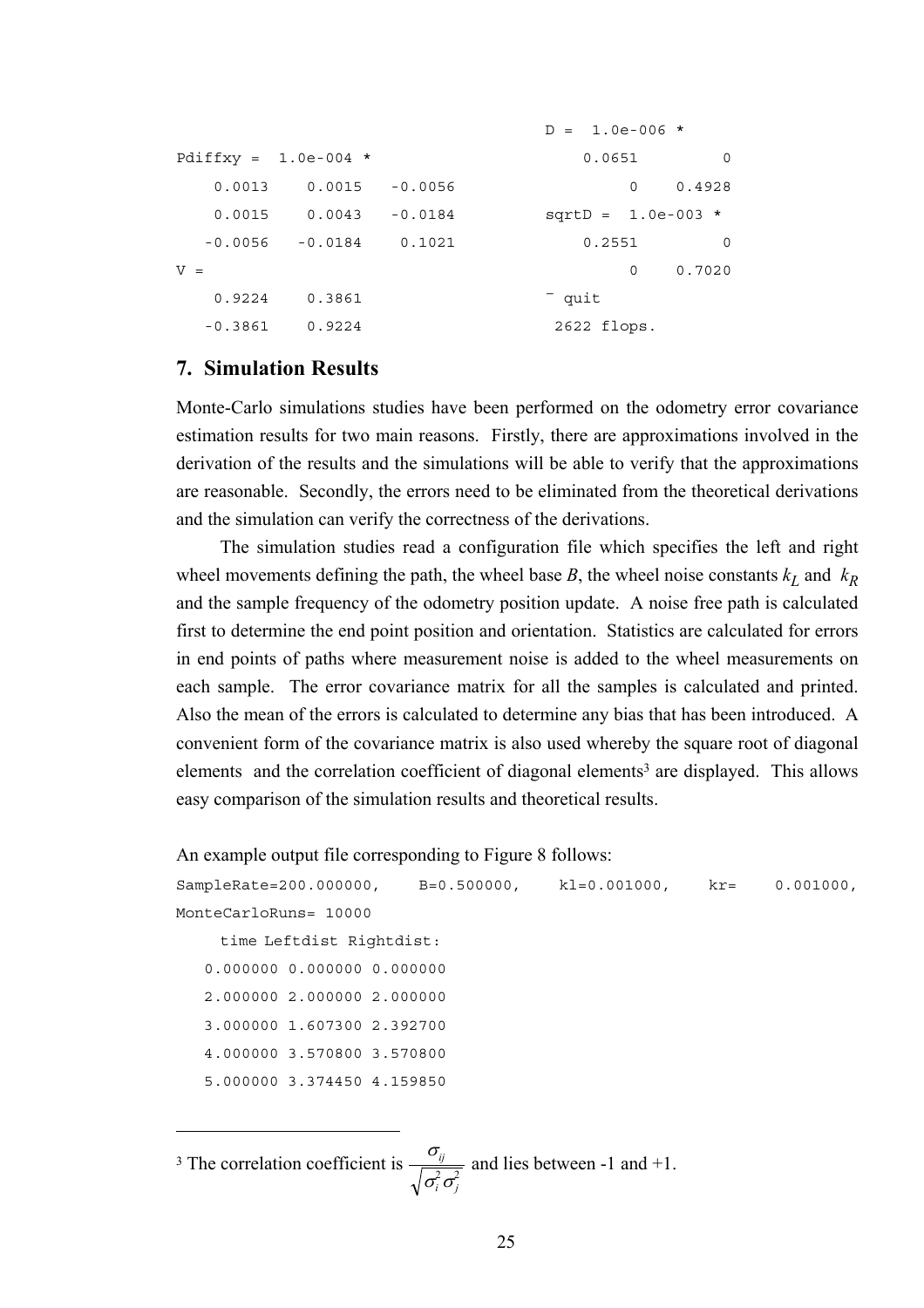| number of samples: 10000              |                                            |             |
|---------------------------------------|--------------------------------------------|-------------|
| $mean$ is:                            |                                            |             |
| $-1.997124e-05$                       |                                            |             |
| 5.32083e-05                           |                                            |             |
| 3.183715e-05                          |                                            |             |
| covariance matrix is:                 |                                            |             |
|                                       | 2.97987e-05 -4.650919e-05 -2.76081e-05     |             |
|                                       | $-4.650919e-05$ 8.708272e-05 4.58468e-05   |             |
|                                       | $-2.76081e-05$ 4.58468e-05 3.436819e-05    |             |
| stand dev, correlation matrix is:     |                                            |             |
|                                       | $0.005459 - 0.913007$                      | $-0.8627$   |
|                                       | $-0.913007$ 0.009332                       | 0.83804     |
| $-0.8627$                             | 0.83804                                    | 0.005862    |
| ========== LK theoretical cov matrix: |                                            |             |
|                                       | $3.031791e-05 -4.763405e-05 -2.817159e-05$ |             |
|                                       | $-4.763405e-05$ 8.974219e-05 4.699783e-05  |             |
|                                       | $-2.817159e-05$ 4.699783e-05 3.48496e-05   |             |
| stand dev, correlation matrix is:     |                                            |             |
|                                       | $0.005506$ -0.913208                       | $-0.866688$ |
| $-0.913208$                           | 0.009473                                   | 0.840389    |
| $-0.866688$                           | 0.840389                                   | 0.005903    |

The results for 3 simulation runs are shown in Table III for the conditions matching Figure 8. The agreement between theory and simulation is within the statistical variation displayed by three runs.

|                    | <b>Means</b> | <b>Covariance Matrix</b>        | <b>Stand dev/ Corr Matrix</b>   |
|--------------------|--------------|---------------------------------|---------------------------------|
| <b>Theoretical</b> | $\Omega$     | $3.032e-5 -4.763e-5 -2.817e-5$  | $0.005506 - 0.913208 - 0.8667$  |
| results            | $\Omega$     | $-4.763e-5$ 8.974e-5 4.700e-5   | 0.009473 0.8404<br>$-0.9132$    |
|                    | 0            | $-2.817e-5$ 4.700e-5 3.48496e-5 | $-0.8667$<br>0.8404<br>0.005903 |
| Run 1              | $-1.997e-5$  | $2.980e-5 -4.651e-5 2.761e-5$   | $0.005459 - 0.9130 - 0.8627$    |
| (10000)            | $5.321e-5$   | $-4.651e-5$ 8.708e-5 4.585e-5   | $-0.9130$<br>0.009332<br>0.8380 |
| samples)           | $3.184e-5$   | $-2.761e-5$ 4.585e-5 3.437e-5   | 0.8627<br>0.8380<br>0.005862    |
| Run 2              | $1.992e-5$   | $3.018e-5 -4.715e-5 -2.813e-5$  | $0.005494 - 0.9106 - 0.8684$    |
| (10000)            | $-2.702e-5$  | $-4.715e-58.884e-54.657e-5$     | $-0.9106$ $0.009426$<br>0.8380  |
| samples)           | $-5.061e-5$  | $-2.813e-5$ 4.657e-5 3.476e-5   | $-0.8684$ $0.8380$<br>0.005896  |

**TABLE III - 10000 Monte-Carlo runs for**  $k_L = k_R = 10^{-3} m^{\frac{1}{2}}$ , *B=0.5 m*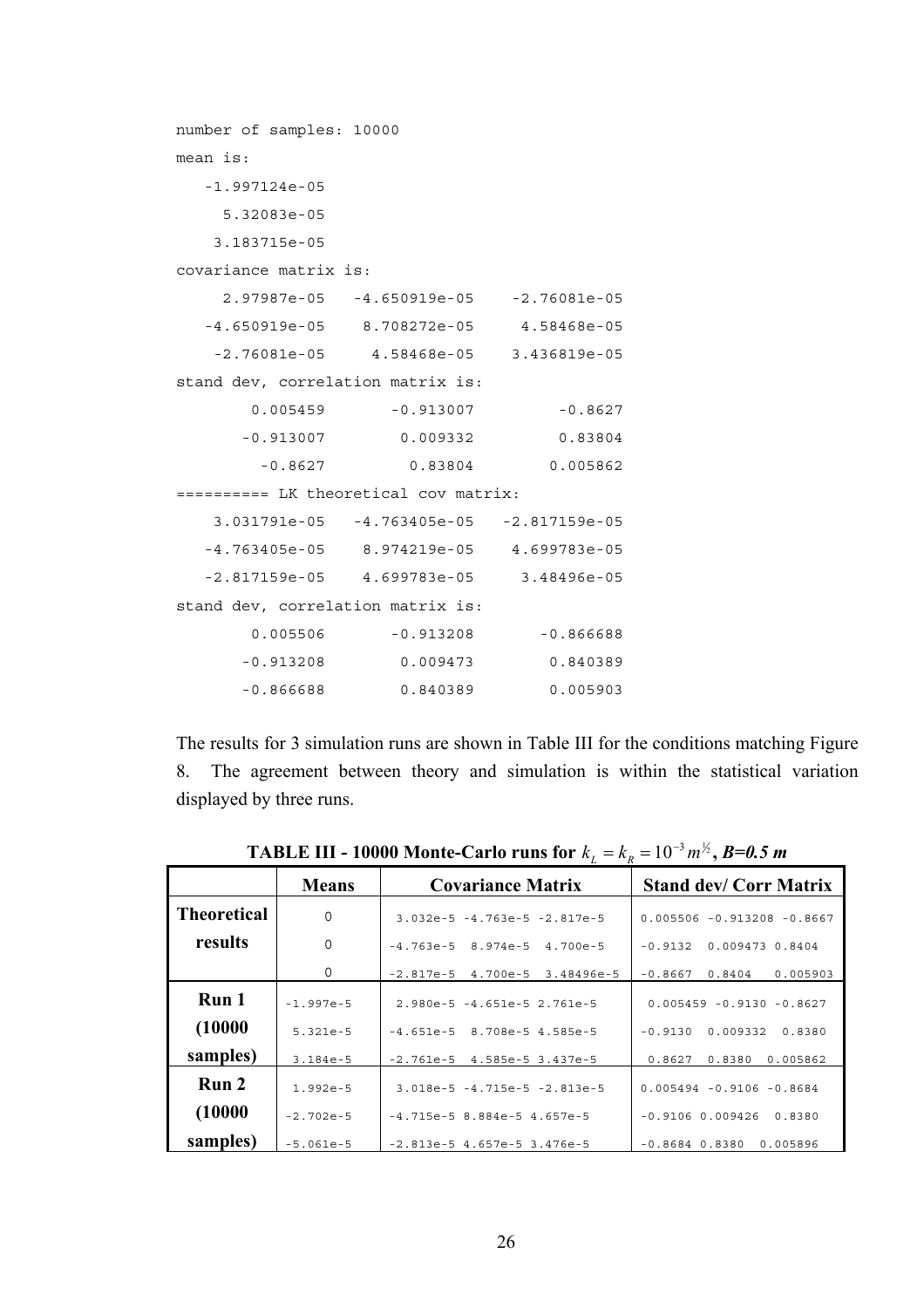| Run 3    | $-3.199 - 5$ | $3.040e-5 -4.774e-5 -2.823e-5$ | $0.005513 - 0.9131 - 0.8657$ |
|----------|--------------|--------------------------------|------------------------------|
| (10000   | $-2.236e-5$  | $-4.774e-58.995e-54.726e-5$    | $-0.9131$ 0.009484 0.8424    |
| samples) | $-4.512e-5$  | $-2.823e-5$ 4.726e-5 3.499e-5  | $-0.8657$ $0.8424$ 0.005915  |

Three more runs were conducted with the conditions of Figure 9 and the results are summarised in Table IV:

|                    | <b>Means</b> | <b>Covariance Matrix</b>               | <b>Stand dev/ Corr Matrix</b>  |
|--------------------|--------------|----------------------------------------|--------------------------------|
| <b>Theoretical</b> | $\Omega$     | $5.680e-5$<br>$-0.000104 - 5.782e - 5$ | $0.007536 - 0.9153 - 0.8332$   |
| results            | $\mathbf 0$  | $-0.000104$<br>0.000228<br>0.000119    | $-0.9153$ $0.01511$ $0.8519$   |
|                    | $\mathbf 0$  | $-5.782e-5$ 0.000119<br>8.477e-5       | $-0.8332$ $0.8519$ $0.009207$  |
| Run 1              | $-3.005e-5$  | $5.656e-5 - 0.000104 - 5.743e-5$       | $0.00752 - 0.9129 - 0.8334$    |
| (10000)            | $-0.000125$  | $-0.000104$ 0.000228<br>0.000118       | $-0.9129$ 0.01508 0.8519       |
| samples)           | $-2.289e-5$  | $-5.743e-5$ 0.000118<br>8.398e-5       | $-0.8334$ $0.8519$ 0.009164    |
| Run 2              | $-0.000119$  | $5.536e-5 - 0.000102 - 5.667e-5$       | $0.00744 - 0.9130 - 0.8297$    |
| (10000)            | $7.654e-5$   | $-0.000102$<br>0.000225 0.000117       | $-0.9130$ $0.0150$ $0.8512$    |
| samples)           | $1.374e-5$   | $-5.667e-5$<br>0.000117 8.427e-5       | $-0.8297$ $0.8512$ 0.00918     |
| Run 3              | $-1.774e-5$  | $5.676e-5 - 0.000104 - 5.765e-5$       | $0.007534 - 0.9137 - 0.8320$   |
| (10000)            | $-7.531e-5$  | $-0.000104$ 0.000227<br>0.000118       | $-0.9137$ 0.01507 0.8511       |
| samples)           | $2.308e-5$   | $-5.765e-5$<br>0.000118<br>8.4560e-5   | $-0.8320$ $0.8511$<br>0.009196 |

**TABLE IV - 10000 Monte-Carlo runs for**  $k_L = 0.001 m^{\frac{1}{2}}$   $k_R = 0.002 m^{\frac{1}{2}}$ , *B=0.5 m* 

The theoretical results derived in Sections 3, 4 and 5 depend on the absolute values of the errors being small. To study the effect of larger errors, the noise variance has been increased to values of  $k_L = 0.01 \, m^{1/2}$   $k_R = 0.02 \, m^{1/2}$ . Table V summarises the results obtained.

|                    | <b>Means</b> | <b>Covariance Matrix</b>         | <b>Stand dev/ Corr Matrix</b> |
|--------------------|--------------|----------------------------------|-------------------------------|
| <b>Theoretical</b> | $\Omega$     | $0.00568 - 0.0104 - 0.005782$    | $0.07536 - 0.9153 - 0.8333$   |
| results            | $\Omega$     | $-0.0104$ 0.02283 0.01185        | $-0.9153$ $0.1511$ $0.8519$   |
|                    | $\mathbf 0$  | $-0.005782$ 0.01185 0.008477     | $-0.8333$ $0.8519$ $0.092069$ |
| Run 1              | $-0.005359$  | $0.005586 - 0.010132 - 0.005629$ | $0.07474 - 0.9060 - 0.8274$   |
| (10000)            | $-0.003173$  | $-0.010132$ 0.02239 0.011583     | $-0.9060$ $0.1496$<br>0.8505  |
| samples)           | $-8.374e-5$  | $-0.005629$ 0.011583 0.008284    | $-0.8274$ 0.8505 0.09102      |

**TABLE V - 10000 Monte-Carlo runs for**  $k_L = 0.01 m^{1/2}$   $k_R = 0.02 m^{1/2}$ , *B***=0.5 m**